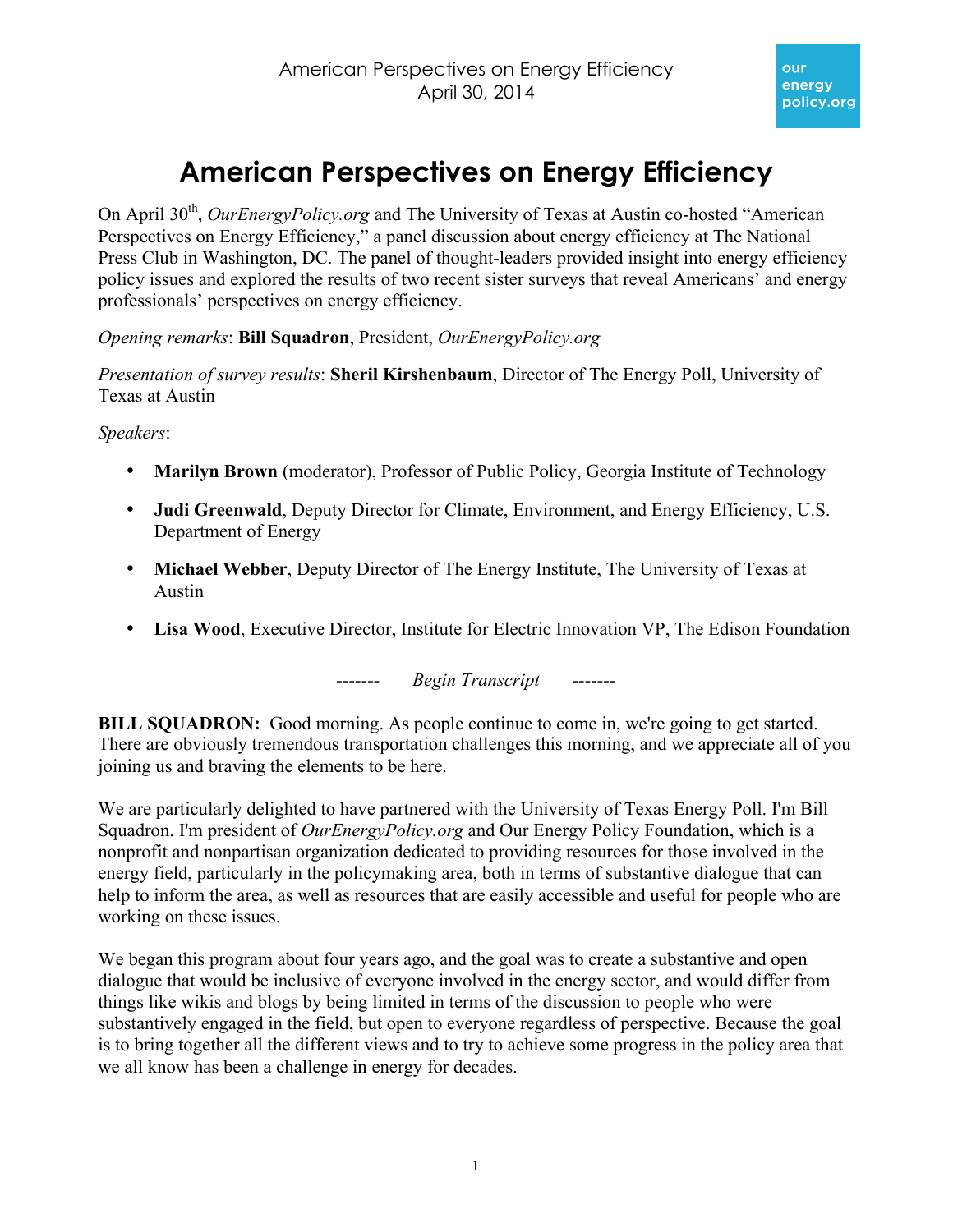So we're very pleased to have everyone here this morning. We have a tremendous panel. Energy efficiency is an area within the energy sector that I think sometimes gets a little bit less attention than some of the higher profile, more controversial areas. But it's a critical part of the mix as we look at long-term solutions in this field.

And we have a tremendous panel that will be addressing the current state [of energy efficiency], as well as some of the things that we need to be looking at going forward. In a second, I'm going to bring up Sheril Kirschenbaum, the director of the University of Texas Energy Poll. We joined forces with them. Our focus is on the professional energy community. We polled that community on energy efficiency issues. The University of Texas Energy Poll conducted its American Public Poll on the same issues, because we were looking to see what kinds of things came out of comparing the two side by side. And we did it in the same timeframe so that it would be a proper comparison.

So she will be going through briefly the results of that. We'll be able to provide to you the full report shortly. And the other thing that she'll be doing is going through some of the numbers that compare both their poll and ours.

We'll then turn it over to the panel. They will discuss these issues for about 45 minutes. And then we'll going to open it up to the audience for question-and-answer for about 10 or 15 minutes at the end.

So the last thing I'd like to recommend to everyone, if you're not already using *OurEnergyPolicy.org* and its resource library to look at the discussions and the dialogue and participate, if you're not registered as an expert on that site, I'd really encourage all of you to do it.

The discussions in particular have become increasingly interesting, compelling and useful, I think, to people engaged in the field recently, as more and more members of Congress have begun to use it as a platform to solicit input, not from the public, but from the energy community. Congressman Alan Lowenthal did something very recently, which was extremely interesting. Fred Upton did something very recently, which was really interesting in the natural gas area.

So I really encourage everyone to get involved and participate, because it's a growing resource that I think is going to continue to increase over time.

So without any further delay, I'm going to bring up Sheril Kirschenbaum, the director of the UT Energy Poll. She's going to go through the survey. Sheril? [applause]

**SHERIL KIRSCHENBAUM:** Thank you, Bill. And I'm delighted to see so many of you here today. Thank you for braving the weather.

So the UT Energy Poll has been around since 2011. We've done our version of this poll about six times. So we're creating a longitudinal data set, nonpartisan, objective, a way to track attitudes on energy. And it was such a treat to be able to partner with OEP on this particular wave, and really highlight energy efficiency. Because every time we come out with the data, we get more and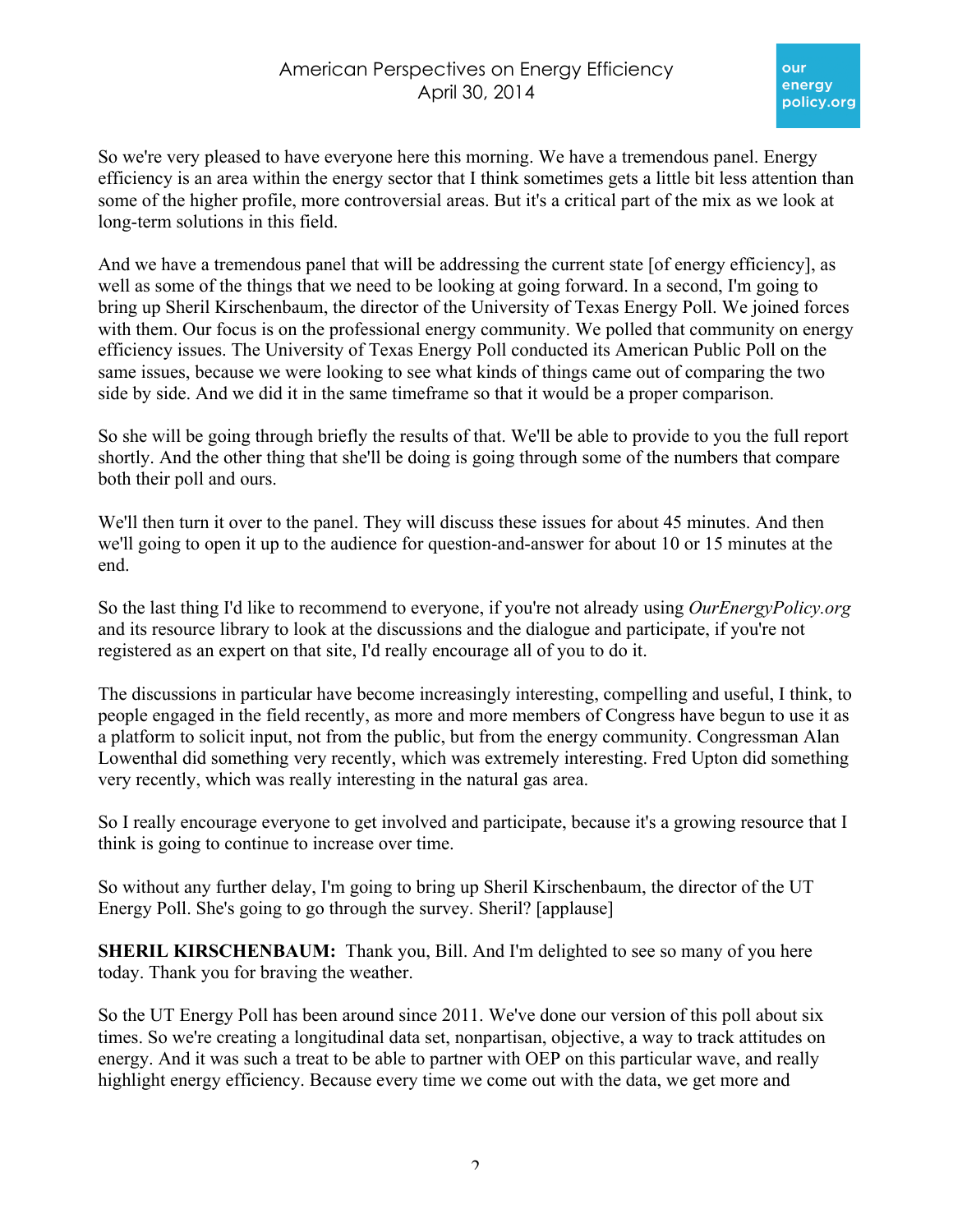questions – well, what do you have to say about efficiency? We've highlighted other things over the years, like hydraulic fracturing and the water/energy nexus, and we'll continue to be doing this.

So without further ado, I think the best way to start this conversation is to show you a little bit of our latest survey. It's just really a snapshot of a much bigger data set to give you a sense of what we did and what we're doing. And of course, if you have any more questions, definitely come to us after, follow up with us by email or phone, and we'd be happy to provide a much more in-depth analysis on any given topic.

But to give you a sense of what we've done, our poll is weighted to reflect US Census demographics. So it should be nationally representative of the entire American public. The poll by OEP was distributed to their very vast network of energy professionals, and what we have represents those who opted to take the survey.

So you can see, the US is about 50/50, 52% female, while the energy professionals, perhaps not surprisingly, does tend to skew male.

Politics are a little over a third Democrat for the American public; a little under that for Republicans. Whereas, there were more Democrats represented in the poll by Our Energy Policy.

The good news is both groups do prioritize energy efficiency, with 79% from the American public and 82% of the energy professionals that we considered.

We also asked who is most responsible for driving energy efficiency measures. And what you can see is that among the American public, 36%, so just over a third, look at the federal government; while even higher among energy professionals, nearly half.

The public does look at industry a little more closely to drive energy efficiency; whereas just 7% of energy professionals do that.

We're very interested in trust. So where do people go for their information on energy efficiency? And what stood out to us very early was that there's a pretty big difference [in] who trusts the media. So we had about a quarter of Americans, 25%, saying that they trust the media on energy efficiency; whereas, just 7% of energy professionals say that they trust the media.

And what we're also seeing with our poll, which I'm happy to talk more about at great length, is that there's a general lack of understanding on energy issues overall among the public. Energy literacy appears to be low.

Also low on trust among the American public is oil and gas; whereas 19% of energy professionals say that they trust the oil and gas companies.

Some encouraging news for me coming out of academia, 48% of the American public say that they trust the academic community and scientists, and that's even higher among energy industry professionals.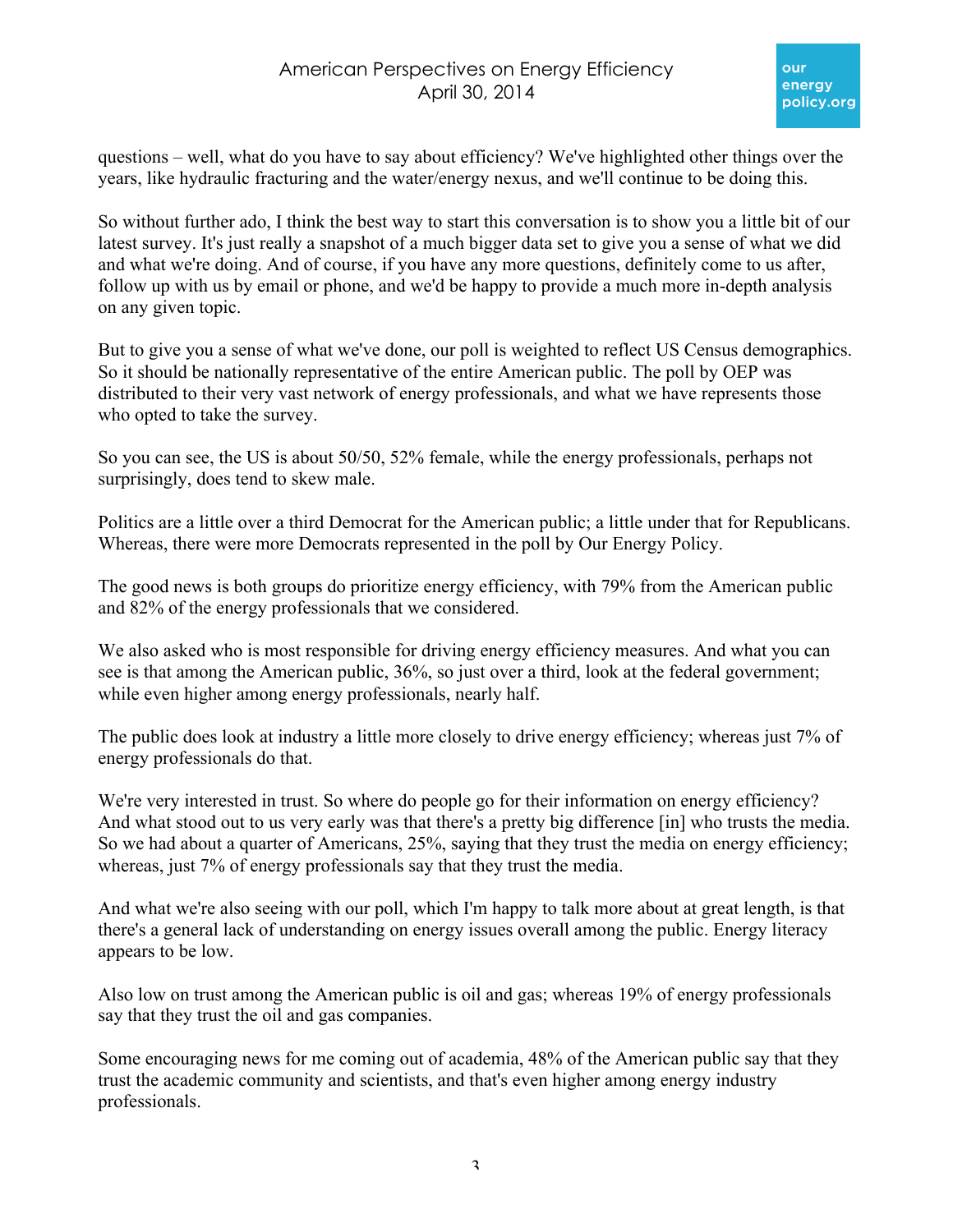

And we also saw a pretty big split, which is just noteworthy as well, that 21% trust retail outlets among the American public; whereas, just 6% of energy professionals say that they trust the information from retail outlets. So a pretty big disparity there.

Where should we spend money? These looked very similar. Among energy professionals, it was 54% on energy efficiency; among the American public, it was 41%.

And also, another priority being renewables  $-40\%$  among the American public; 32% among energy professionals.

And again, this is just a small subset of questions. There's many ways to break this down demographically and it gets much more interesting from there.

But where can you personally save the most money from energy efficient improvements  $-21\%$  of Americans said transportation; whereas, 31% of energy professionals said transportation.

But you'll see that the most popular answer which was very close for both was home heating and air conditioning.

Now, that was only a tiny bit of what we've got. So we really want to get to this panel. I just kind of went through that very quickly. But please do follow up with us; we'd be happy to talk to you a lot more. You can follow up with myself or Mike Spiak, who's very involved in the Our Energy Policy poll.

And with that said, let's get to the panel. So thank you so much. [applause]

**Bill SQUADRON:** So while everyone's taking their seats, I'm just going to give a quick introduction. The broader bios are in the package that was available out front, and as you can imagine, each one of our distinguished panelists has a biographical sheet that would take a long time to describe. So I'm just going to be very brief.

We're absolutely delighted to have such a diverse and expert group. To my far left, Judi Greenwald, who's the deputy director for climate, environment and energy efficiency in the Department of Energy's office of energy policy and systems analysis. Before that, she had been, for many years, lastly the vice president for technology and innovation at the Center for Climate and Energy Solutions, which was previously the Pew Center for Global Climate Change; and earlier in her career, worked as an advisor to the White House Panel on Climate Change, worked on the Hill at the Energy and Commerce Committee. So a tremendously distinguished career in this field.

To her right, Michael Webber, who is the deputy director at the Energy Institute at the University of Texas; associate professor of mechanical engineering there; and is involved in all kinds of energy entrepreneurial and incubation activities throughout the industry. So I'd urge you to read some of the things he's doing because it's pretty amazing.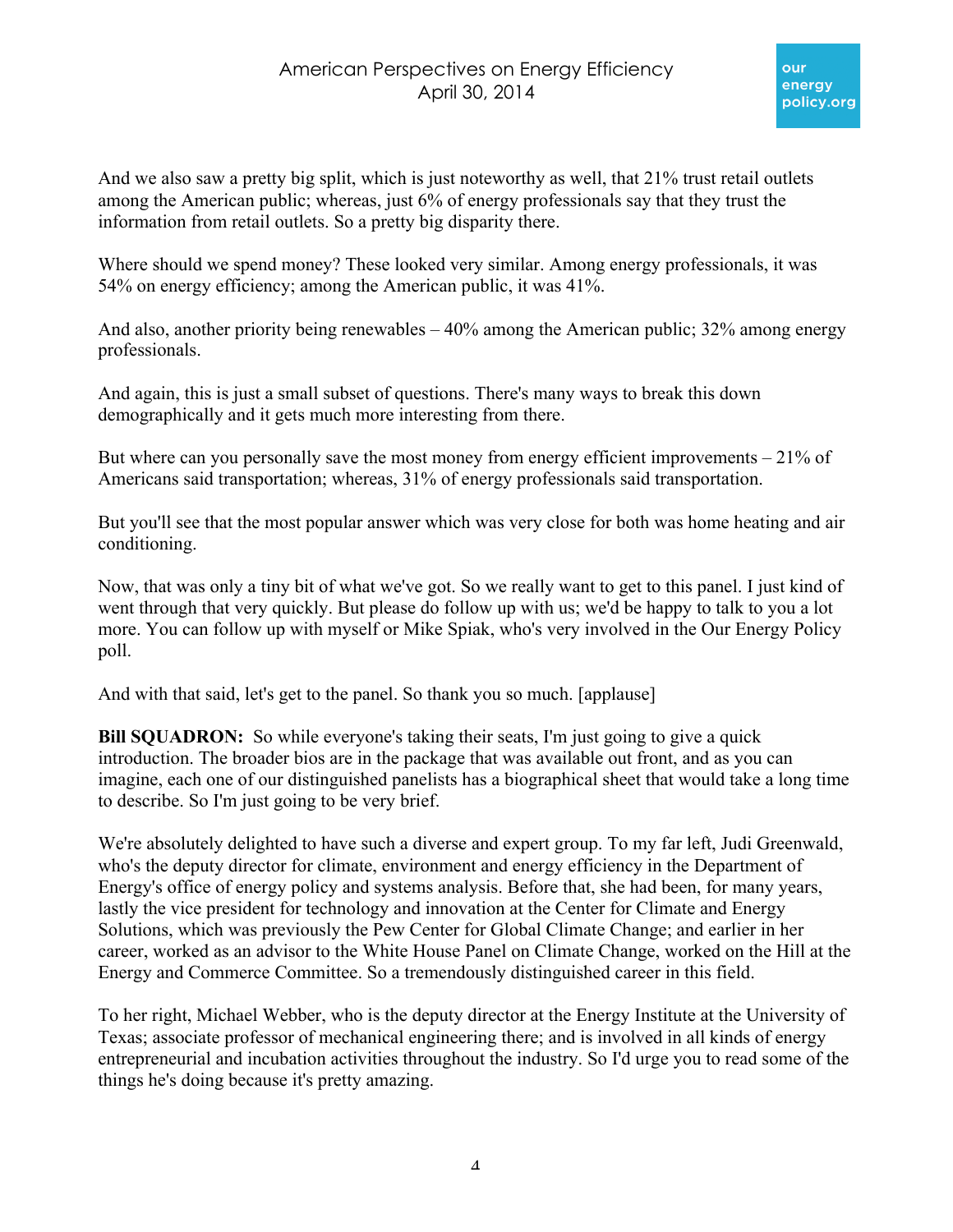To his right, Lisa Wood, who's the executive director of the Institute for Electric Innovation, which is a part of the Edison Foundation, and leading that into some very interesting and creative areas. Before that, she had spent several decades working with utilities all over the country on economic, financial and market analysis issues. So a real expert in working directly with utilities on how to deal with consumers and programs to encourage different kinds of behavior. She's also an adjunct professor at Georgetown. She's also on the board of Energate. So again, you can read the long list of things she's doing.

And then finally, Marilyn Brown, who will be moderating the panel. We've been working with Marilyn at Our Energy Policy for a number of years. She's our topic director for energy efficiency. She is a professor at Georgia Tech. She's on the board of numerous organizations. And she's been a tremendous supporter of what we've done.

And in closing, what I do want to make sure everybody's aware of is that *OurEnergyPolicy.org* is an online vehicle for discussion. So the discussion that's going to take place today will actually continue online. It'll be up in a couple of days and everyone here will have the ability to put in their own observations, comment, engage in a direct dialogue with each other and with the people here as an extension of the discussion that'll take place this morning.

So with that, I'm going to turn it over to Marilyn, and I think it's going to be a great discussion. Thanks.

**MARILYN BROWN:** Thank you, Bill. And thanks everyone for making your way here this morning.

We have had the benefit of several very interesting energy efficiency dialogues on OurEnergyPolicy website. So I hope you'll take a look at some of those. I thought that perhaps we might begin by talking about the concept of energy efficiency before I turn this over to Q&A with the panelists, because it has evolved. And it's really important to hone in on what it is we're trying to focus on today.

So I always think of energy efficiency as getting more for less; that is, more energy services while consuming less energy. So the kinds of measures you use are lumens per watt, or miles per gallon, or various coefficients of performance. It's always the same concept, of getting more for less energy.

And you can achieve this through either using better technologies, or by using technologies better. So there's both the equipment kind of focus, but there's also the behavioral focus. So you're going to use a high efficiency, perhaps a heat pump system for space conditioning a building like this, but you also are not going to condition rooms that are unoccupied. And you're going to use the appropriate O&M to be sure that everything is running well. So all these behavioral actions are important, too.

Very different from the concept of energy conservation, which was the focus 20, 30 years ago. Sometimes still gets blurred with this concept of energy efficiency. Energy conservation brings up concepts of welfare and sacrifice. So there's always a welfare loss when you're having to give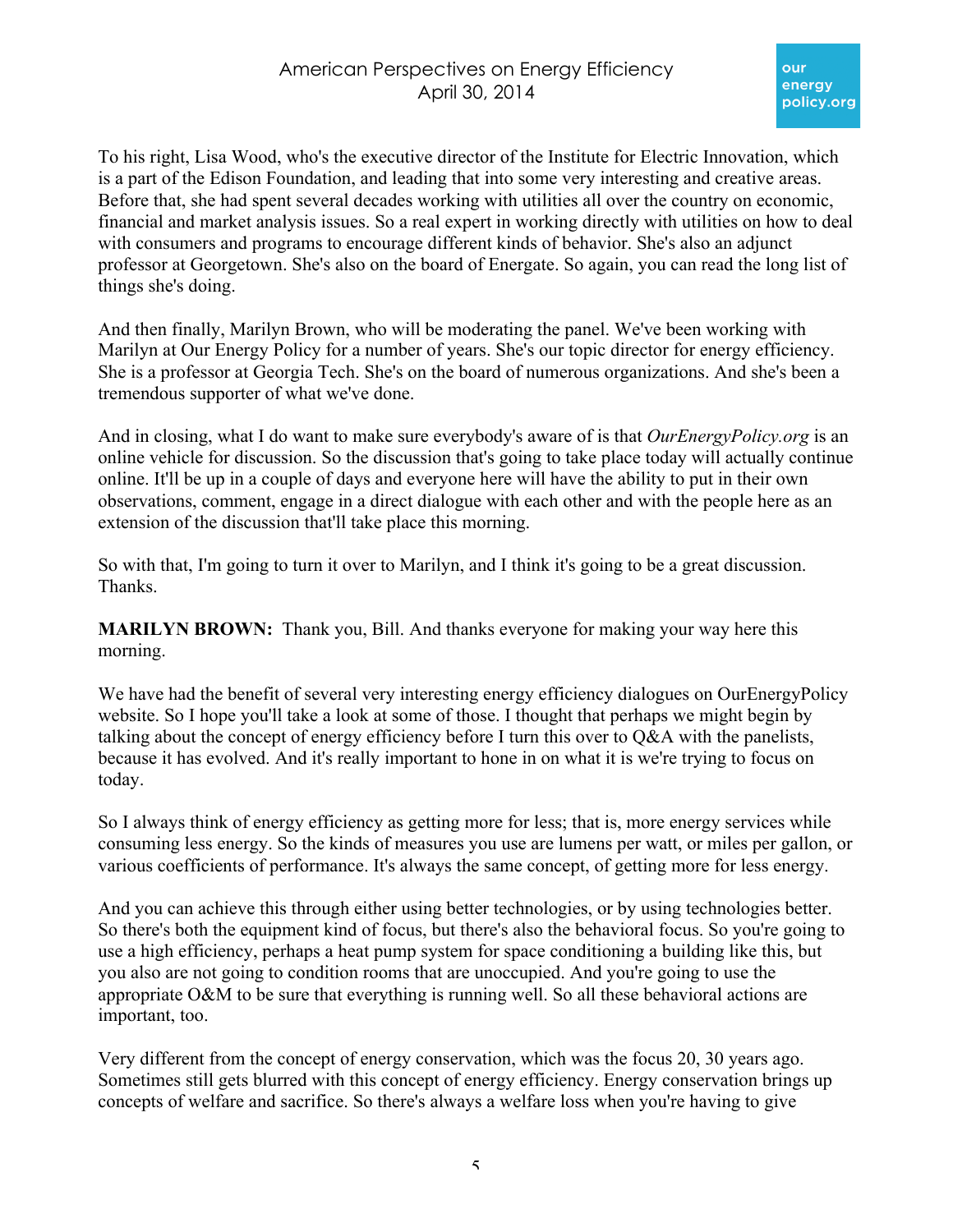something up that you value. So we're not talking about that today, not that it's not wise for us to conserve, to use less, to dematerialize, but just because that's not the focus of this panel. And indeed, we're not going to talk about sacrifice; we're going to talk about using energies more smartly.

We're also not talking much about the demand side management; or demand response, I should say. We're not talking about shifting consumption from high-peak to low-peak periods. That's also not energy efficiency. Although, of course, if you have a peak concentrated energy efficiency product, that is more valuable than one that simply shaves energy across the board.

So I put that out there for you as a sort of conceptual framing of the discussion today. What we're going to do is we're going to start with statements by each of our panelists on their perspective on energy efficiency and whatever they want to say for no more than five minutes. And then we're going to go into a Q&A mode.

And I think you can probably speak from there, unless you'd like to come to the podium. You're choice. Okay, let's start with Lisa Wood.

**LISA WOOD:** Thank you, Marilyn, very much. Good morning, everyone. And thanks for braving the weather. I know it's not fun in Washington when everyone is trying to get the same cab.

So I wanted to say a couple of things about where we are today with energy efficiency and some of the major parts, I would say, of energy efficiency; and also note my organization is part of the Edison Electric Institute. We were started about five-and-a-half years ago as the Institute for Electric Efficiency. We've now changed our name to Institute for Electric Innovation, because efficiency is part of a much broader conversation today in terms of innovations that are happening around the country on the electricity side, with improvements to the grid, improvements all across the power system, and changes to the power system. So we've moved to that broader topic of innovation, which includes efficiency.

I want to go back to the poll just for a second. When Americans and energy pros were asked where should the US be spending the most money on R&D, they said renewables and energy efficiency; those were the two big parts of the pie. And that's an interesting response, because it tells you what people are interested in.

But renewables and energy efficiency are at the two ends of the spectrum in terms of costs. Energy efficiency is our lowest cost resource, and renewables, although prices are coming down, are one of our higher priced resources.

So it's interesting, to me, that the poll came out that way. But it also tells you what's on people's minds, and what they're interested in doing.

We look at the state of energy efficiency in the US every year. Lots of people look at it. We're still spending about three to three-and-a-half cents per kilowatt-hour to save energy. That's way cheaper than building a power plant of any sort. Even with the low natural gas prices these days, energy efficiency is definitely a lot cheaper than nuclear, renewables, or anything else.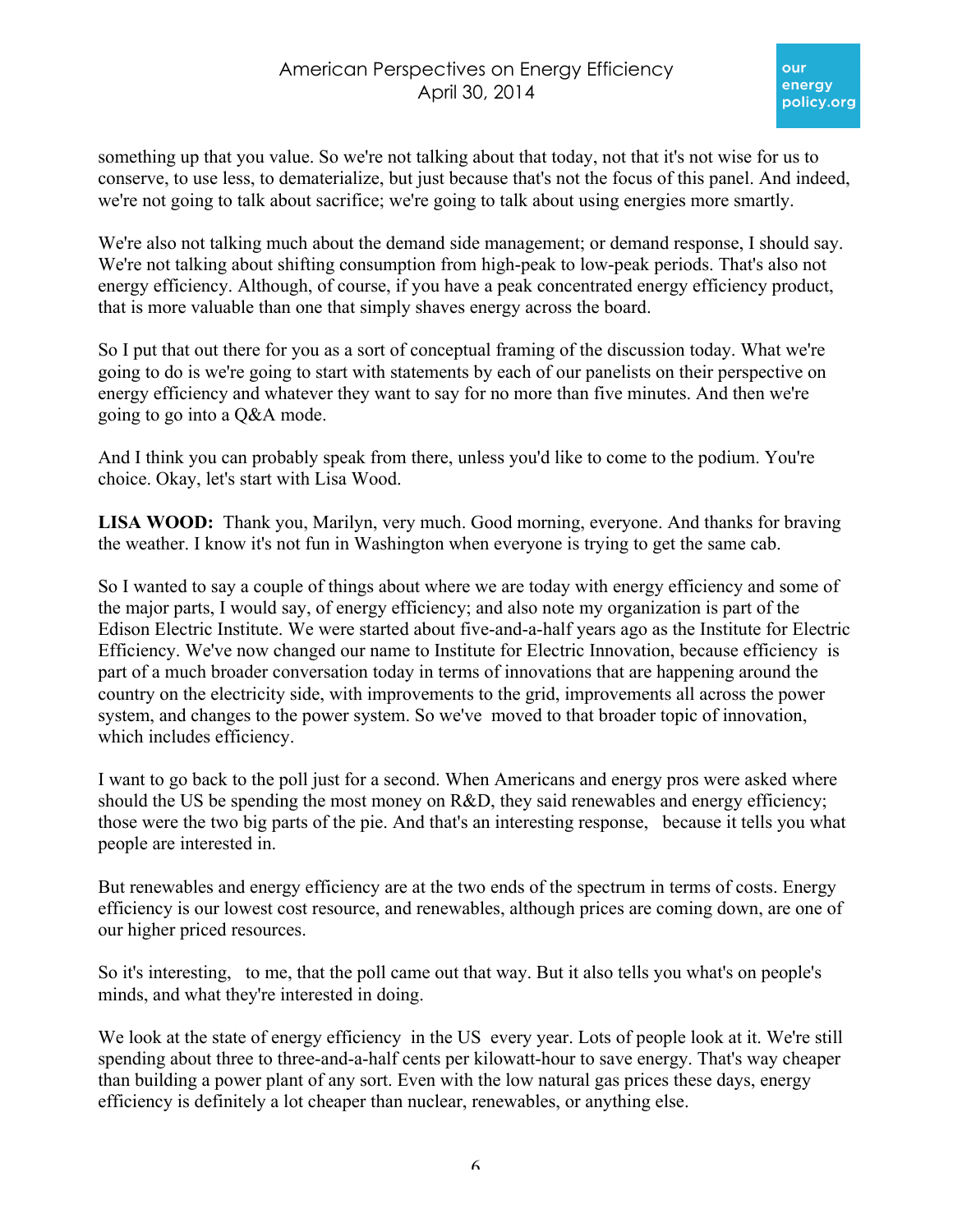So energy efficiency is an extremely cost effective resource. Probably everybody in this room is aware of that. But I do want to point out that we've achieved quite a bit of energy efficiency in the US, and we still have a long way to go. As we achieve more and more energy efficiency, or energy productivity – because that's also a term we're using today, related to making the economy more productive – those costs will go up a little bit.

But still, it's the lowest cost resource and we could be doing a lot more.

So what have we done, or what are the big components of EE? When I think of energy efficiency, I think of the electric utility industry – and gas utilities as well, but I'm going to focus on the electricity side – doing energy efficiency programs that are funded by customers. These programs offer customers ways to save energy in their homes, in their businesses, and in their buildings, whether it's a simple thing like changing to an LED light bulb, or a major retrofit of a building.

On the electric utility side, those kinds of programs achieved about 126 terawatt hours of savings in 2012. .

But what we're seeing, if you look over the past five, six, seven years is just a constant increase in savings achieved through energy efficiency programs that are administered by utilities, electric utilities and also– I'm giving the electric number, but gas utilities as well.

So along with that, you'll see budgets growing for spending money on energy efficiency, which means, again, having regulatory approval to spend. In 2012, electric utilities spent about \$6 billion on customer-funded energy efficiency programs and budgeted about \$7 billion for 2013.

Historically, the number grows every year. And there are reasons for that, and we'll talk about that later in the panel. And I'm sure some of you are aware of that.

The other big area I want to touch on is the absolutely critical role of codes and standards in the US. And what I mean by codes, is building energy codes; and standards, I'm talking about appliance efficiency standards, equipment efficiency standards, energy efficiency standards. Almost everybody has probably heard of the refrigerator story; that is, today's refrigerator uses about 50 percent less energy than one from 20 years ago. What we've seen over the years is that standards are incredibly effective at saving energy, because standards set the market baseline and give consumers choices of only the more efficient appliances or only the more efficient types of equipment.

DOE is working on standards and we (at IEI) have done some work on projecting the impact of standards over the next couple of decades– between now and 2025, between now and 2035. And our expectation, considering the long-term effects of codes and standards once they are implemented, is that, even without a lot of aggressive assumptions, we're going to see up to a 7% decline in electricity consumption in 2025 and up to a 10 % decline in 2035relative to the AEO baseline forecast in those years. . This is a tremendous amount of savings from codes and standards. Plus, the standards kick in right away, in terms of what people are purchasing. Codes take a little bit longer as the building stock changes over and as buildings are retrofitted.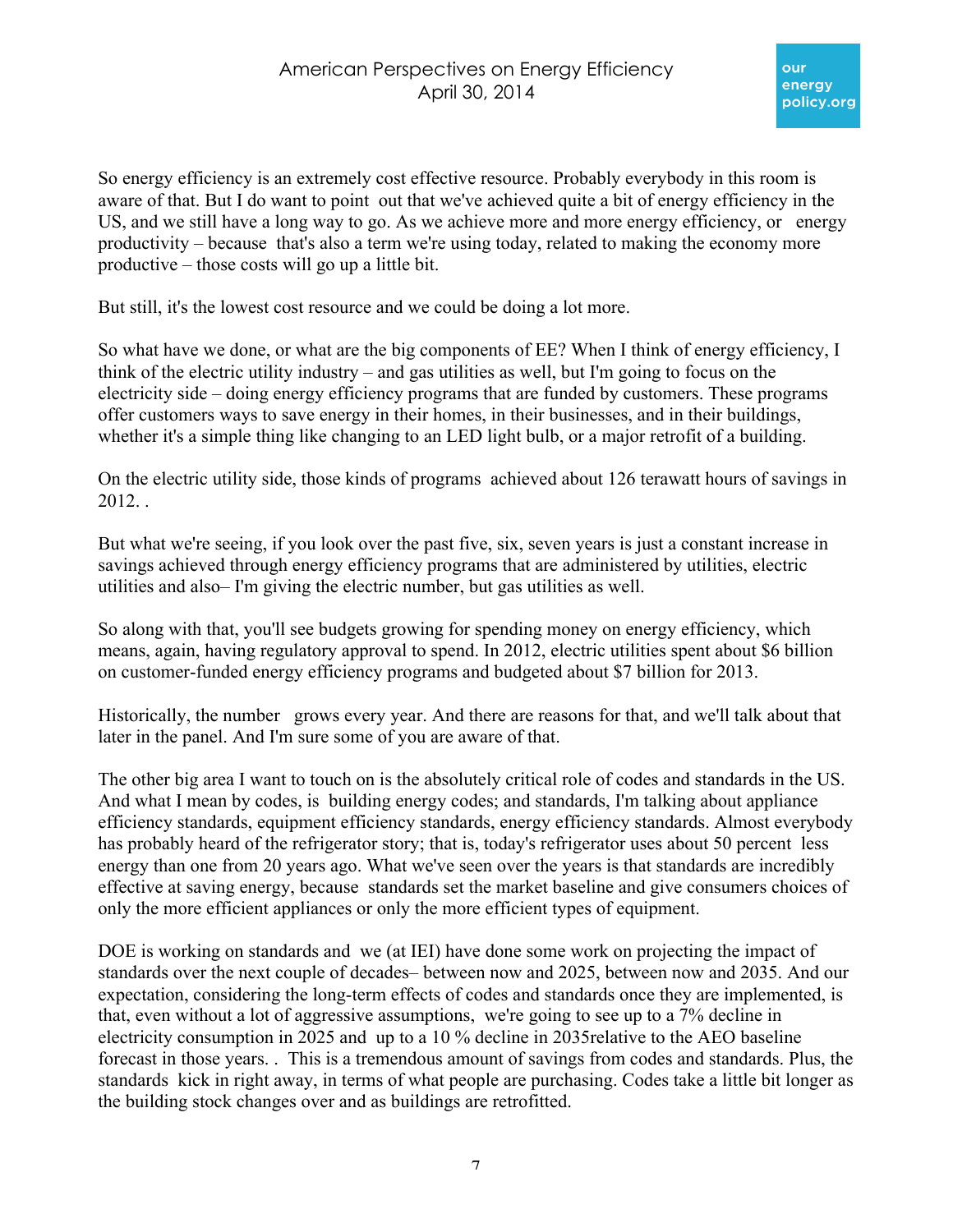So those two things – the efficiency programs, but also the codes and standards – are incredibly important to the savings that have been achieved and savings that we will achieve in the future. In my opinion, the absolute most effective way to move efficiency forward is with codes and standards. They're low cost and they work. And we've seen it for years; we've seen it for decades.

I'll close with that.

**MARILYN BROWN:** Okay, great. Mike, your perspective.

**MICHAEL WEBBER:** Great. Thanks for coming out. As a Texan, going through an epic drought, I think this rain is magnificent. [laughter] We have epic droughts punctuated by biblical floods, and we're in one of those epic drought phases. Actually, when it rains like this in Texas, we're like, "What are those chemicals coming out of the sky?" So this is fun. I even own an umbrella that I brought with me; I was very pleased.

I'd like to note that the Energy Poll revealed that the energy industry is three-fourths male, onefourth female. And this panel is flipped. [laughter] So we are now in balance as a world. So I'm pleased with that.

A couple comments. One is the poll – dig into details that wasn't shown today, so I'd urge you to look into some of the data – when asking people about their views on energy prices – we're very price-sensitive in the United States as consumers and as an economy overall – people think prices are too high for gasoline. No surprise; we've thought that for a long time. More importantly is that they uniformly, a vast preponderance of the respondents said they expect energy prices will be higher six months from now.

And I think that's very important. The decisions around energy efficiency are driven partly by price, but I think more importantly they're driven by what people think price will be in the future. And if people think prices are going to be high in the future, they're more likely to take the time to invest the money in energy efficiency today. And that's because energy efficiency is often an inherent financial tradeoff between capital expenses today for operational savings downstream – I'll spend more money today on energy efficiency so I spend less money on energy later on.

And that's a tradeoff for a lot of things, like initially the refrigerators; efficient refrigerators were more expensive. Although today they're cheaper. A more efficient car is more expensive. A more efficient air conditioner is more expensive. Better windows are more expensive. All these decisions around energy efficiency require more money up front, but then you make the money back over a couple months or years, depending on your payback, as you save your energy expenditures later. And then a funny thing happens, we all do it because of codes and standards like Lisa mentioned, those costs come down. So the energy efficient windows are not that much more expensive.

But there's this upfront capital versus downstream capital. So there's a capital problem, a financial problem. And if we get better capital markets that are aligned with this, where you are rewarded for your energy efficiency decisions – for example, if your house that you're remodeling, if you could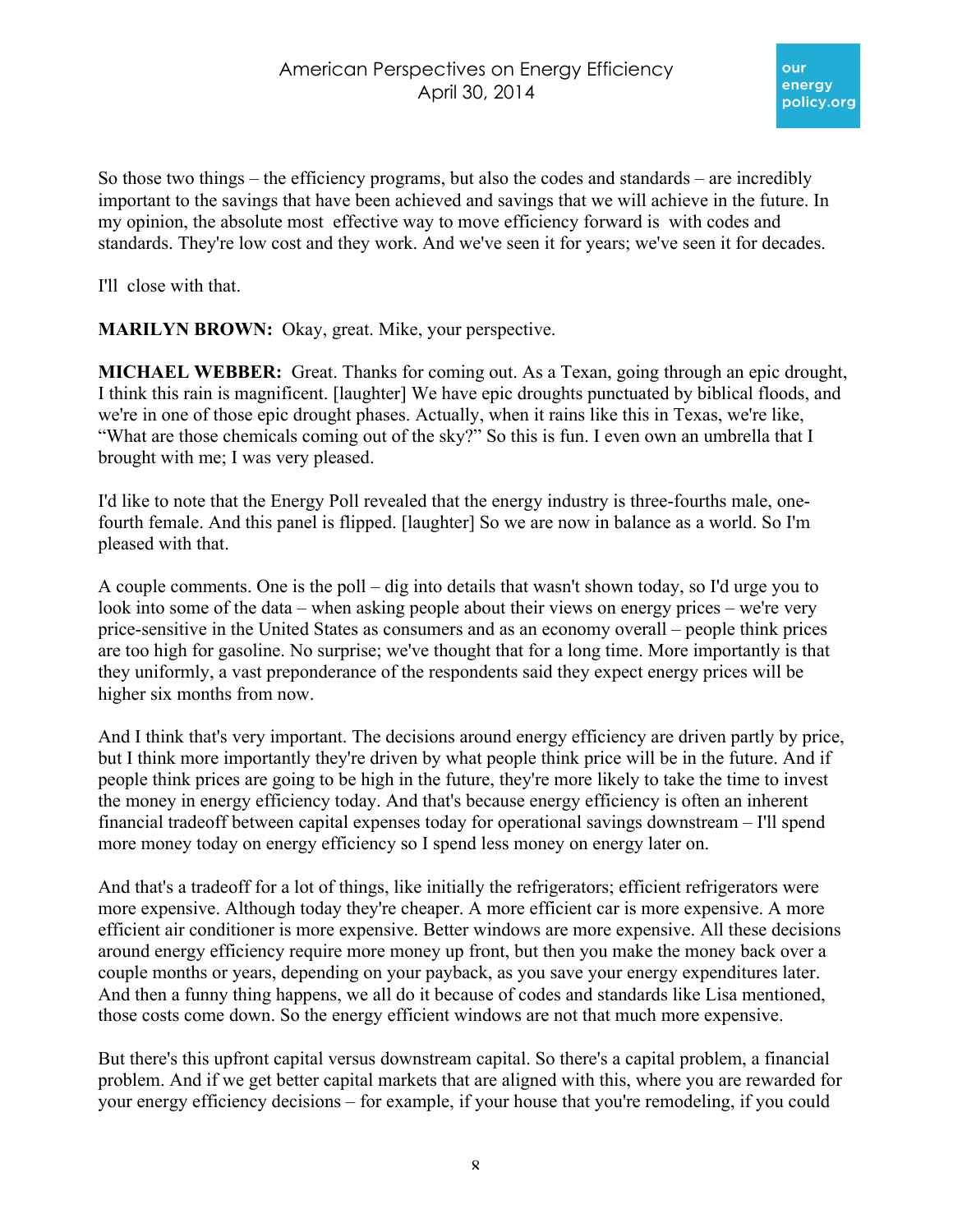# American Perspectives on Energy Efficiency April 30, 2014

qualify for a bigger loan because you're going to spend money on energy efficiency devices and windows and insulation, and the bank recognizes your utility bill will be \$200 cheaper each month and therefore you can qualify to afford more money in your mortgage to pay for it, that would be a solution.

So there's a capital markets problem, and that hinges on whether banks understand what's going on, and also whether people expect prices will be high. So I think that's one interesting element of this poll that came out, is people expect prices will be high, and people think energy efficiency is important. These go hand in hand.

Another point I want to make is on engineers and scientists. I'm an engineer, and so I noticed in there, in the poll, in the details, people are asked "who are the groups who are doing the most to help you with energy?". And there were questions like President Obama or Congress or oil and gas companies, that kind of thing. The number one rated group was engineers. I just want to let you know that [laughter], that we are doing the best job to tackle energy issues that matter to you, according to the poll.

And it was about 40%. So I'm twice as popular as President Obama, is what it turns out. [laughter] He only clocked in at 22%. Congress was at 9%, by the way. So Obama was the highest rated of all the government officials or entities, and DoE was in there just behind him, and then Congress.

So engineers and scientists maybe play a role, at least according to the public and the respondents in the poll, which I think is terrific. And not only do they say engineers and scientists are valuable, but they also said R&D is valuable. So there's a call for R&D and a belief that engineers are useful. These go hand in hand because engineers and scientists like to do R&D.

And so I say, why don't we do more R&D? It is wanted. It's effective. We're pretty good at it as a nation. If you compare the United States to any other nation, it's one of the things we do better than everybody else, is invest in R&D and commercialize it and get good products out there.

R&D has few downsides. Really bad R&D is just a high-dollar jobs program. Like at worst, it doesn't kill people, right? There are a lot of policies that actually kill people. But R&D, you just maybe employ some people.

And yes, you might get good something out of it. You might get some breakthroughs or you might get some economic value. And I think of the space program. Something like 10% of the national economy in the '60s was invested in this space program. A lot of money was put into innovation at the time. And that got us Tang and the Slinky and better sunglasses. Think of all that economic value. Oh, and by the way, the entire microelectronics industry.

So you get really good economic spin-offs from R&D. The last time we did really big investments in R&D for energy was in the '70s. We spent about \$8 billion a year. We're not there now. We're at a couple billion dollars a year for R&D across the nation. And the last time before that we invested a lot of money in energy R&D was in World War II. We got catalytic cracking for petroleum and we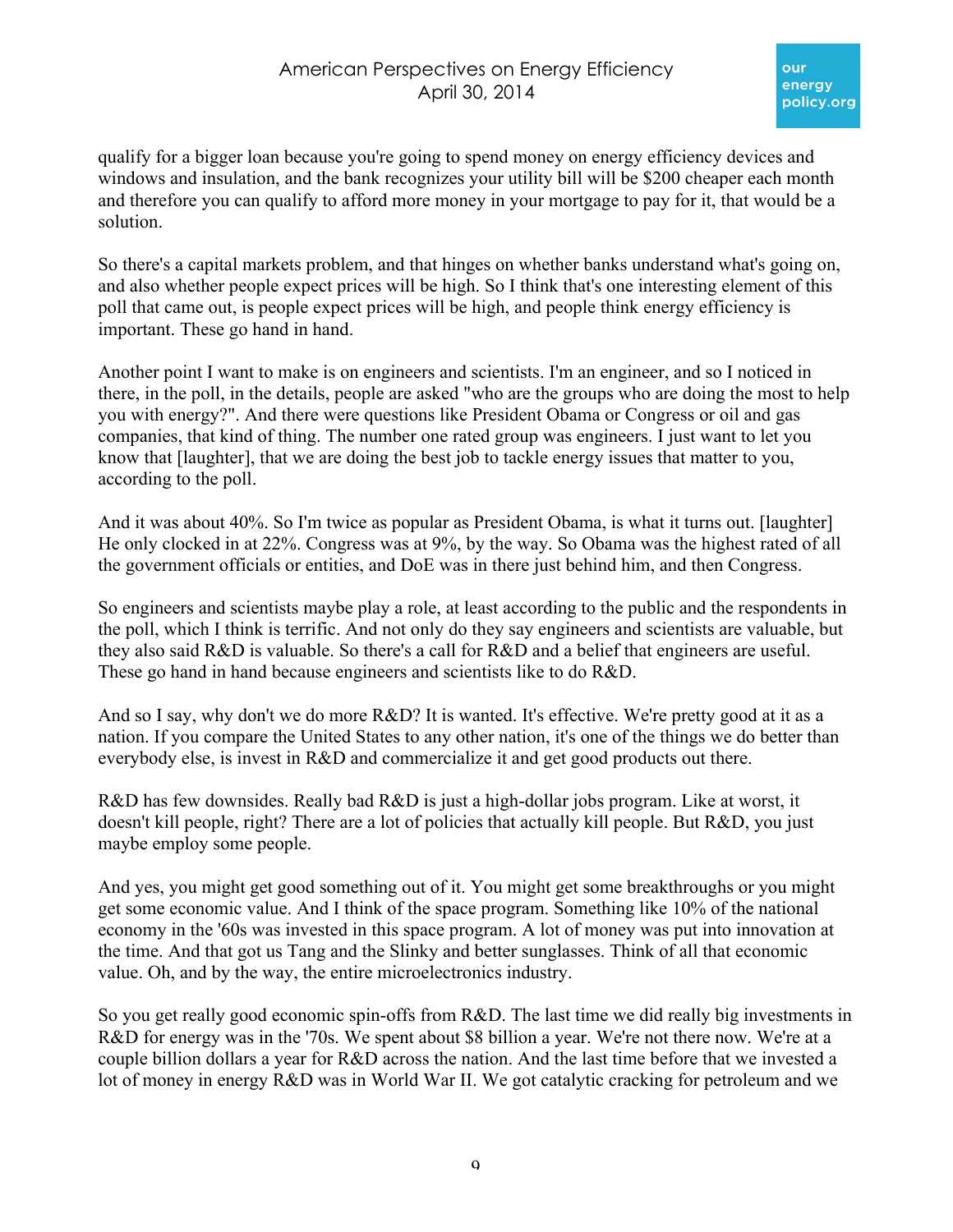got the Bomb for nuclear. So we can argue about whether that was good investment. But we did get breakthroughs.

So this is something we could push for. R&D is desired. It's useful. And people like us. So we should do that.

One other comment I'll say that Sheril showed, is the poll of respondents showed that of the things R&D should be spent on, 60% wanted it to be on supply, renewables, nuclear and clean coal. Oil and gas wasn't on the list, I noticed. Or it wasn't selected. And 40% want energy efficiency.

So as Americans, we prefer to increase our supply, rather than to reduce our consumption. That is a very American thing to wish to just have a better drug, rather than to reduce our drug use. [laughter] And that's sort of the way we're headed.

Now interestingly enough, if you compare where our actual R&D dollars went, there was report out of Harvard a couple years ago that shows that R&D actually was 80-90% on supply; 10-20% on efficiency. So the public wants it to be more in balance. It is not aligned with where we're actually making our investments.

One last comment I'll make because I'm about to get the hook, is what Lisa said, about codes and standards. I was about to make a compliment to Lisa, so I think you should give me the time. [laughter] She emphasized the importance of codes and standards, and I want to affirm I think it's very important. Codes and standards are one of the places where there should be policy agreement. We argue about the role of government, should government intervene more or less, but Article I, Section 8 of the Constitution gives Congress the authority to set standards, it gives the government authority to set standards. This is one place we should agree there is a role for government intervention.

And I'll be quiet now. Thank you.

#### **MARILYN BROWN:** All right, very good. Judi?

**JUDI GREENWALD:** Thanks. It's always nice to follow Michael. Then I don't have to even try to be funny because he's done the allotment for funny. I do want to associate myself with his remarks about engineers. I'm an engineer, too, so I liked that we did well in that popularity contest.

And I do want to attempt at least to live down Bill's introduction of me. He described me as being on his far left. And so, hopefully I will show through how reasonable I am [laughter], that that's not really not quite correct.

So I wanted to give a little tour of the federal government's activities in energy efficiency. There were some questions on the poll about what the Feds might do on energy efficiency and I want to get a little bit specific about what it is that we actually do, just in terms of the categories. And then we can drill down into any of these during the Q&A.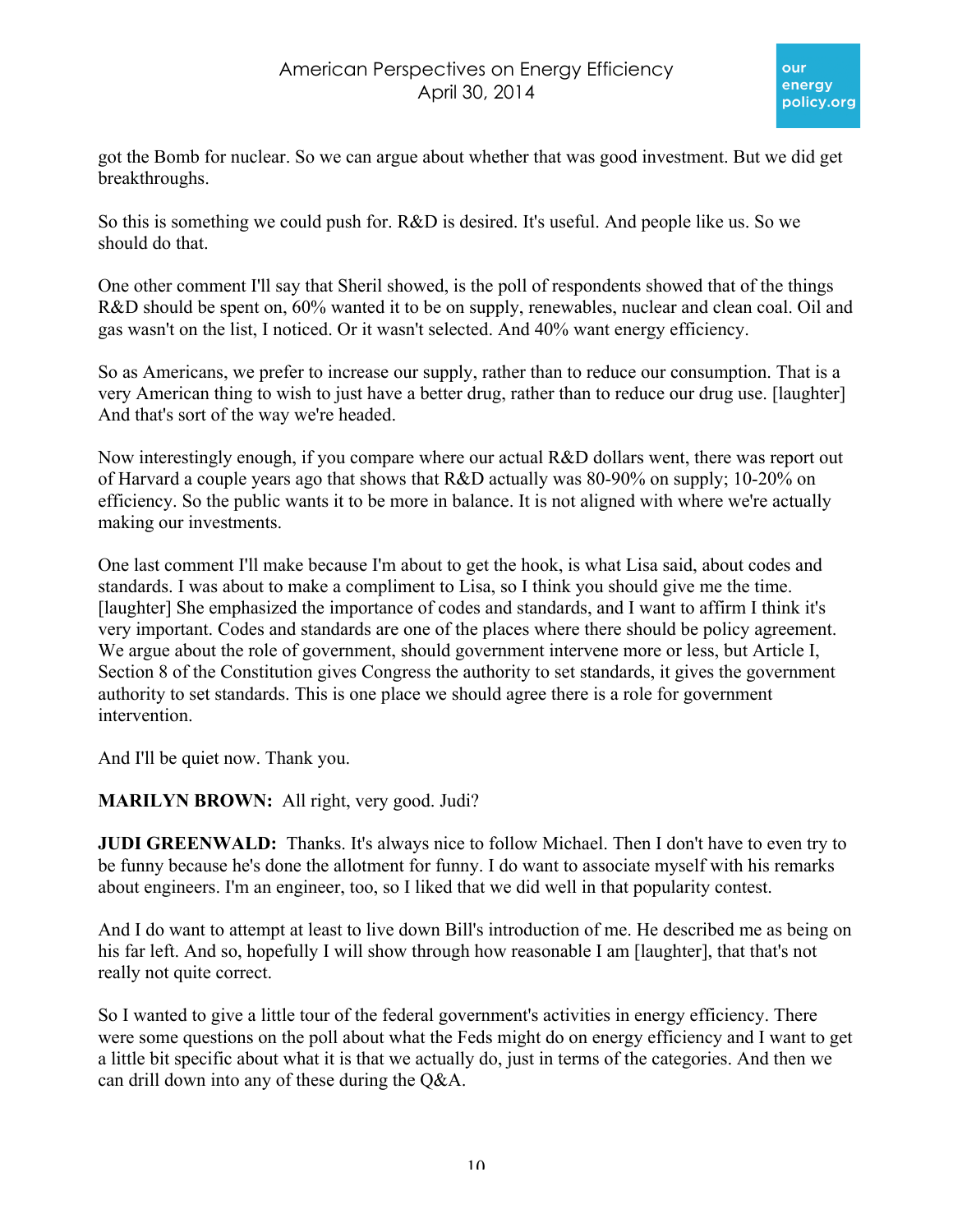The government is a very big user of efficiency. We buy a lot of products. We own and operate a lot of buildings. And the decisions that we make in terms of what products and services we buy have a big influence on what's available in the marketplace. And we also indirectly influence other decision-makers in the marketplace. People may actually look to us as a role model. That does still happen, despite some of the general views about government. And also, it's often convenient for people to use, for example, our procurement standards in their own decisions; it sort of makes it easier.

So we have a role in terms of what we buy and what kind of services we procure. And a lot of that within DoE happens at the Federal Energy Management Program, and there's a lot of activity across the board in the federal government on that front.

We also have a big role in R&D as Mike Webber talked about. That's actually most of DoE's budget; we are mostly an R&D organization. We do a lot of energy efficiency R&D. And that has had a big impact. We do it at our labs, we also fund a lot of external research. And we've been at least partially responsible for some really important innovations, like most famously, probably, compact fluorescents. And there's a lot of other agencies who are doing important R&D, like the Department of Defense for related and important reasons.

We also have a big role as a regulator. The Department of Energy is responsible for these efficiency standards for appliances and equipment. That's had had an enormous impact again on market transformation and on reducing our energy use. The Environmental Protection Agency and the Department of Transportation have a big role. They do these CAFE standards that have saved Americans a lot of money on fuel costs over a vehicle lifetime. And of course, as Mike mentioned, there was this issue of upfront cost versus lifetime savings. But the benefits far exceed the cost and have had both energy security, broadly, benefits as well as benefits for individuals and have saved a lot of energy.

And then our fourth role is, I guess this is a fairly large cleanup category, but I didn't want to run out of time, so I put a bunch of things together. We're kind of an enabler of other actors and a catalyst for action. And we do a lot of things that would fall into that space. We provide a lot of information. We have our Energy Information Administration that has a bunch of information that helps people make good decisions about energy. We provide technical assistance to states. We provide funding to state programs on efficiency.

And we do a lot of work on the finance base, more so under the ARRA, the American Recovery and Reinvestment Act. A lot of that funding slug is mostly gone now, but there's actually a new program that I can talk a little bit about, if it was of interest. In the US Department of Agriculture, they're just standing up a program that's going to offer low interest loans for energy efficiency investments. And it's a fairly significant amount of money, and potentially a significant entry into an area in rural America where this has been less available. So there is still that financing piece that we do, although less so than we did under ARRA.

We also convene people. We promote best practices. We share information. And basically a lot of these things can be thought of individually, but they also work together to catalyze action.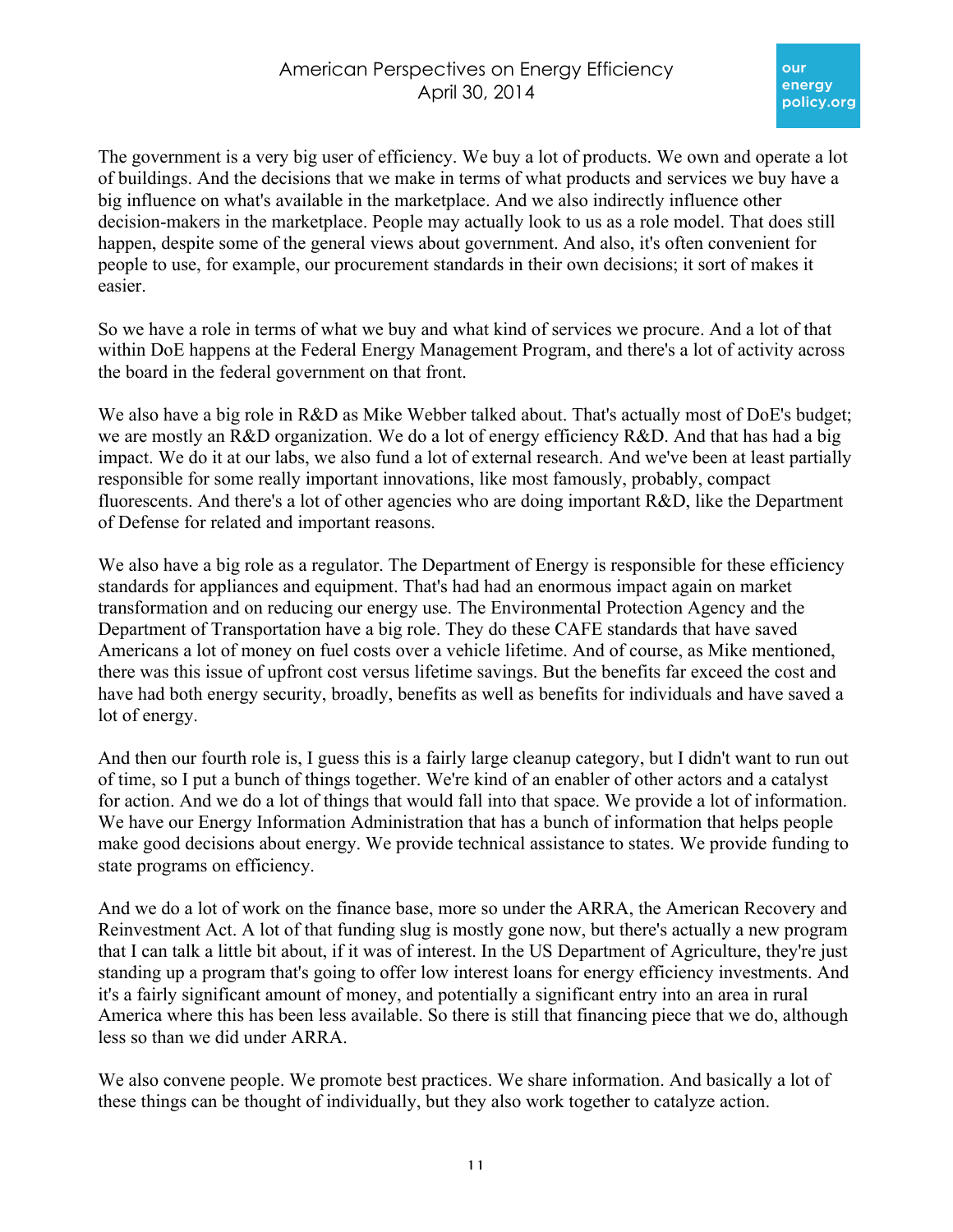Two related areas, two specific examples of that kind of analysis and convening that we're doing in my office is we're actually on point for the quadrennial energy review, which is a big administrationwide effort to come up with essentially a national policy, energy policy action plan. And that work is ongoing, and it involves a lot of analytical work, it involves a lot of convening. And that's a big emphasis of my office and the Department, and the Administration broadly over the next year.

We're going to do the first installment of the quadrennial energy review – we call it the QER – by early next year. And it's on transmission, storage and distribution. And I can talk a little bit about that more if people are interested.

Also, my office is doing a deeper dive on– the President established an energy productivity goal to double our energy productivity by 2030. To be honest, these are units that I'm not yet sort of intuitive about. The goal is to go from \$136– I should explain what it is.

Energy productivity is GDP over energy use. It's the reciprocal of energy intensity, which a lot of us think about in terms of energy use for GDP.

So right in 2010, we were \$136 per million BTU, and the goal is to get, by 2030, to \$216 per million BTU. And I have trouble getting my arms around what that really looks like. One way to think of it is that by 2030, we need to be using 20 quads less energy than we otherwise would use in the base case.

That's a pretty ambitious goal. We've started doing a lot of work toward meeting it, both internally and thinking about how it can be met by the broader economy, by all the other players in the energy efficiency space, which is a lot of how we're going to get there. And that's an interesting area that we're spending a lot of time doing a deep dive to make sure we continue to be on track to meet that goal. And it's part of the President's climate action plan. So it's a priority for the Administration.

And with that, I'll stop and we'll go on to our Q&A.

**MARILYN BROWN:** Well, Judi, thank you very much. You're on a roll, so I'm going to toss you the first question so you can keep at it. And the question has to do with barriers to energy efficiency. We've talked a little bit about codes and standards, and usually they're justified as a necessary intervention when there's a failure in the marketplace. People like Bill Prindle, who's over there at the table, I believe, have written extensively about. But there are other barriers, too. And some of them are information-based.

So in the poll, there was a question which asked the energy pros, "Would you support a mandated disclosure of energy bills for all commercial and residential buildings at point of sale?" And there was an 82% support for that kind of a mandate. So again, underscoring the need for better information about the energy efficiency of buildings in the marketplace.

What do you think are the key barriers? And what do you think we need to focus on in trying to push efficiency further?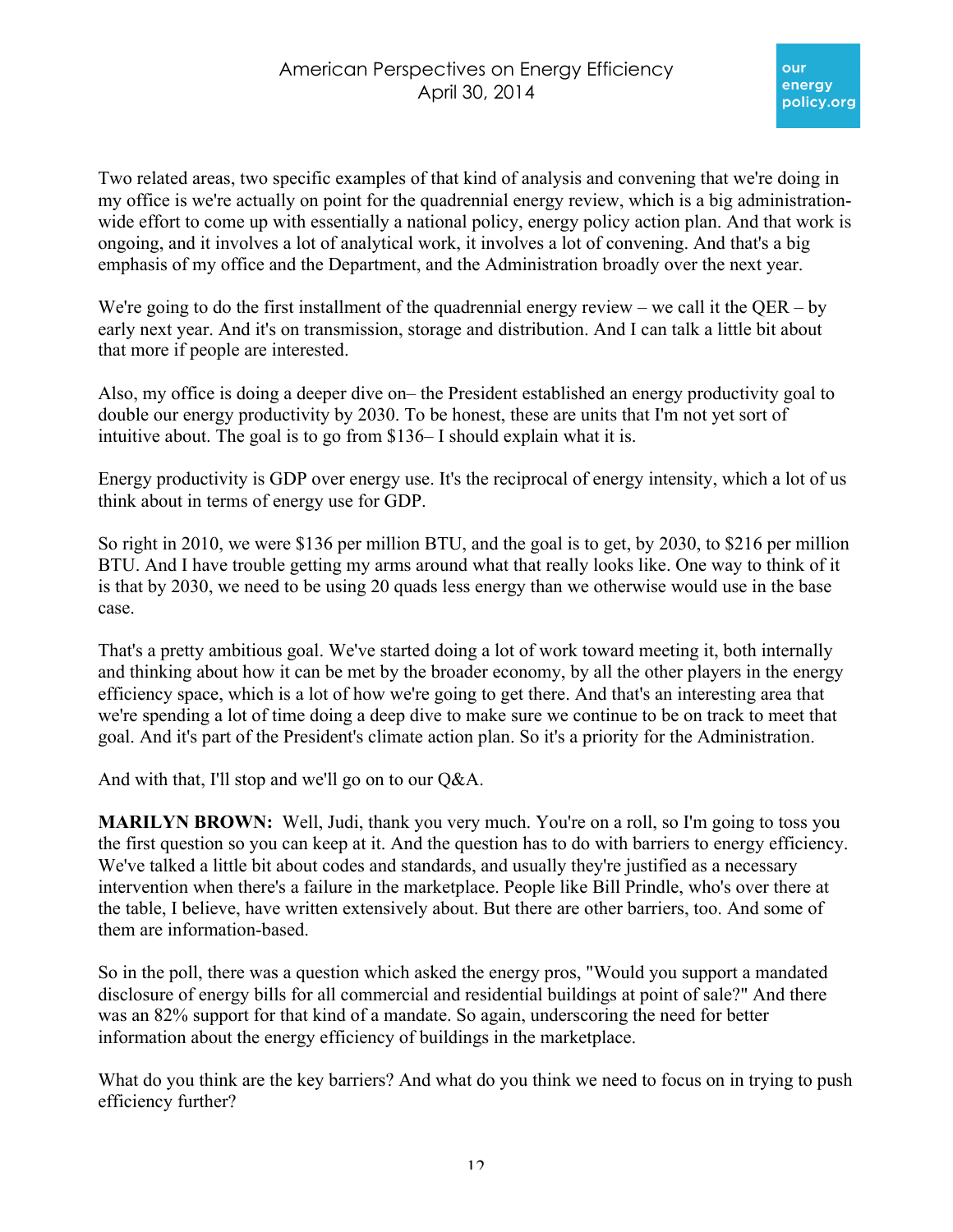**JUDI GREENWALD:** So yeah, it's a good segue from the basic federal rules that I was describing. All of these federal rules really are about going after these barriers and trying to address them. And certainly our provision of information is all about that. It's to help people make better decisions to deal with that lack of information.

The other barriers are important though, too, because as much if you give people information, but they really can't afford to act on it, because either they themselves can't reap the benefits; for example, if they're a renter as opposed to an owner. This is the split incentive problem. If you make an investment and you're just a renter, you're not going to be able to reap the benefits of that. And if you're building a home and somebody else is going to live there and actually pay the energy bills, it's hard for you to reap those benefits.

So it is important to deal with figuring out how we can actually fix those market barriers so that the right people can get the right incentives. And some of that is about providing financing and we, the federal government does do some of that, although budgets are tight now. But there is some interest in doing that. And again, that's one of the key goals of this new USDA program, is to help with the financing of energy efficiency measures for rural cooperatives particularly and their customers.

R&D is also going after a key barrier. And this is true for most things that the private sector's not going to provide R&D to the socially optimal level. So we need to step in there.

And then particularly with efficiency, there are a lot of private benefits. And luckily, we can reap a lot of those, and that makes efficiency pretty attractive to ordinary consumers and businesses. But there's also a lot of public benefits to energy efficiency. So unless the government steps in, you're not going to get the socially optimal amount of investment or purchase of energy efficiency.

So I think we need to play– I think that's why the government needs to play a role. I'm mostly focused on the Feds, but of course there's a lot for states and locals to do. And the way that energy policy works in our country, for many arenas, they are actually on point more than the Feds. So a lot of the information provision and these programs happen at the state and local level.

**MARILYN BROWN:** Lisa, you want to say something?

**LISA WOOD:** Yes, I want to add to this. For commercial building energy efficiency, it may help to chip away at the barriers by doing little things that might be more likely to happen. And I think one little thing that we could do as a country with commercial buildings is this: Every time there's either an ownership change or every time a tenant leaves a commercial space, the new lighting has to be efficient. When you look at energy use in commercial buildings, people think about heating and cooling the low cost opportunity is in lighting. The biggest potential savings, we've seen this for decades, and it's still true, at least until 2035, are from interior lighting in commercial buildings.

So mandating a simple thing, --when a new commercial tenant moves in, or when there's an ownership change -- you have to upgrade the lighting. In addition, architecture firms have to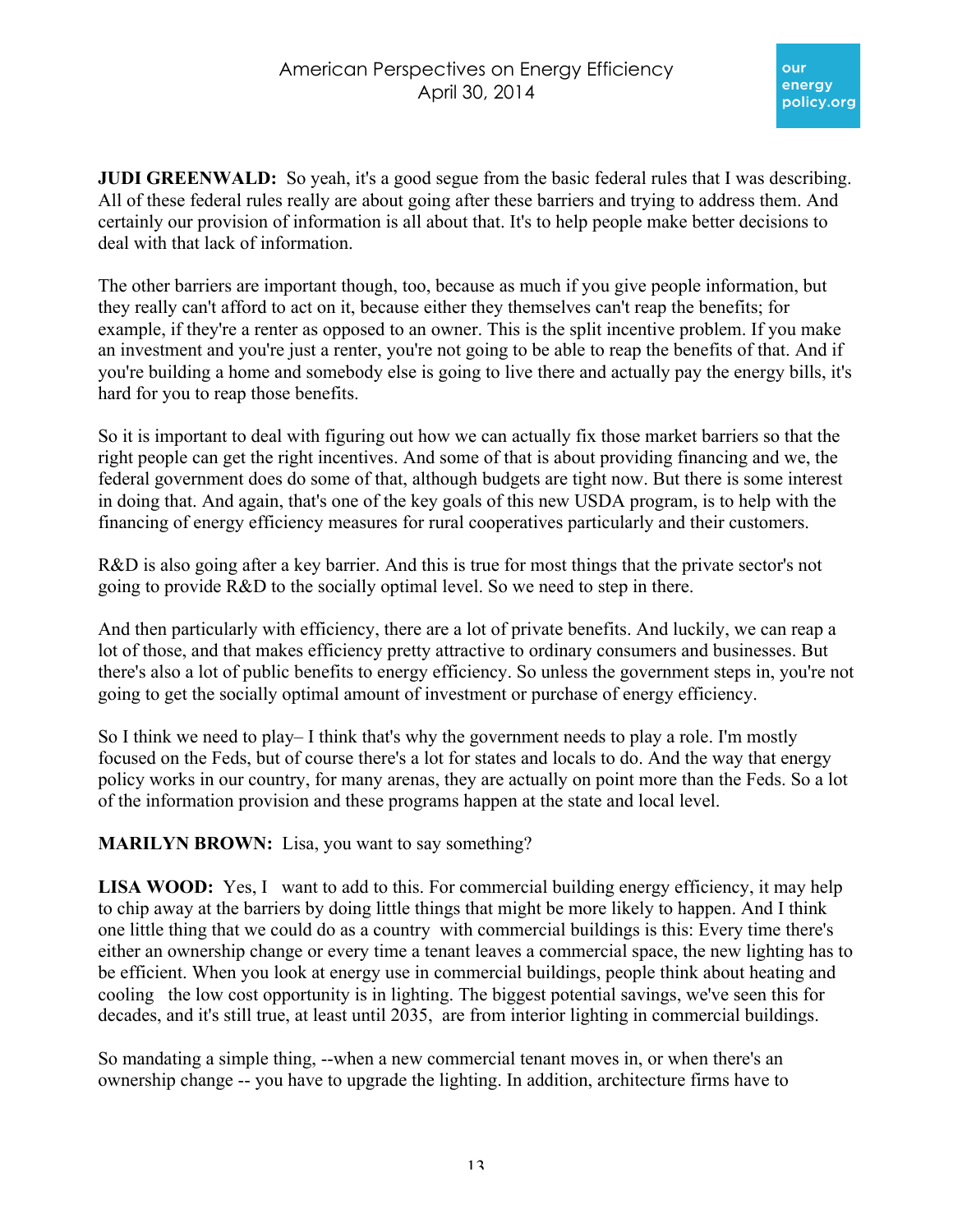incorporate efficient lighting. A lot of them are focused on keeping upfront costs of the design low.But now we've come such a long way in lighting technology, there's all kinds of options.

So that's what I would propose.

**MARILYN BROWN:** The mandated disclosure programs have actually taken off. There's some traction behind them. There are seven or eight cities across the US now that have requirements, and many other cities, including my hometown of Atlanta, are considering for commercial buildings. What's the utilities' perspective on that? Do you think the electric utilities are supportive?

**LISA WOOD:** Actually, I'm going to give you a real-life example. In downtown Charlotte, North Carolina, Duke started the Envision: Charlotte program with 70 participating buildings in the downtown area.And, in the lobby of each building, there are energy usage kiosks so people can see building-level energy use in near real-time and receive suggested actions to take to reduce their personal energy usage in the office.

So I think it's a great idea. I do think the utility industry would support it. I think the more visibility around energy use, the better. It's better for everybody to have a sense of energy use, not just the people that own the buildings, but the people that work in the buildings as well.

**MARILYN BROWN:** Mike, I'd like to toss you a question about energy education. Do we have an energy IQ problem, an energy literacy problem in this country? There were a couple relevant factoids from the survey. One is that pros were almost unanimous in supporting the creation of new and bigger training and education programs in energy.

And there were also a number of interesting results – I'm sure you have noticed – about the types of information sources that were seen as most reliable. Being at the National Press Club, it was interesting to me that the pros ranked the media as next to the bottom on the list of reliable sources of information on energy efficiency.

So what is all of that about, and what should we be doing?

**MICHAEL WEBBER:** Great question. I do think there is a problem with energy literacy or resource literacy in general. I feel like as a nation we're not as sophisticated in our knowledge and understanding of energy as we could be or should be. And I think that's a problem. And I think the poll actually showed that people who were polled and responded also agree with that. So not uniformly, but in general Americans are very confident and we think we're very smart.

So let me give an example. I think it's like 85% of drivers think they're above-average drivers. And that is impossible, right? Only 50% of can be above-average drivers. But we all think we're aboveaverage drivers. And I wonder who those 15% are who think they're bad drivers. But we all think we're good drivers. We all think we're smart.

But in this poll there was sort of a survey of how knowledge do you feel about energy, and something like a third, I can't remember the number exactly, about a third said "I do not feel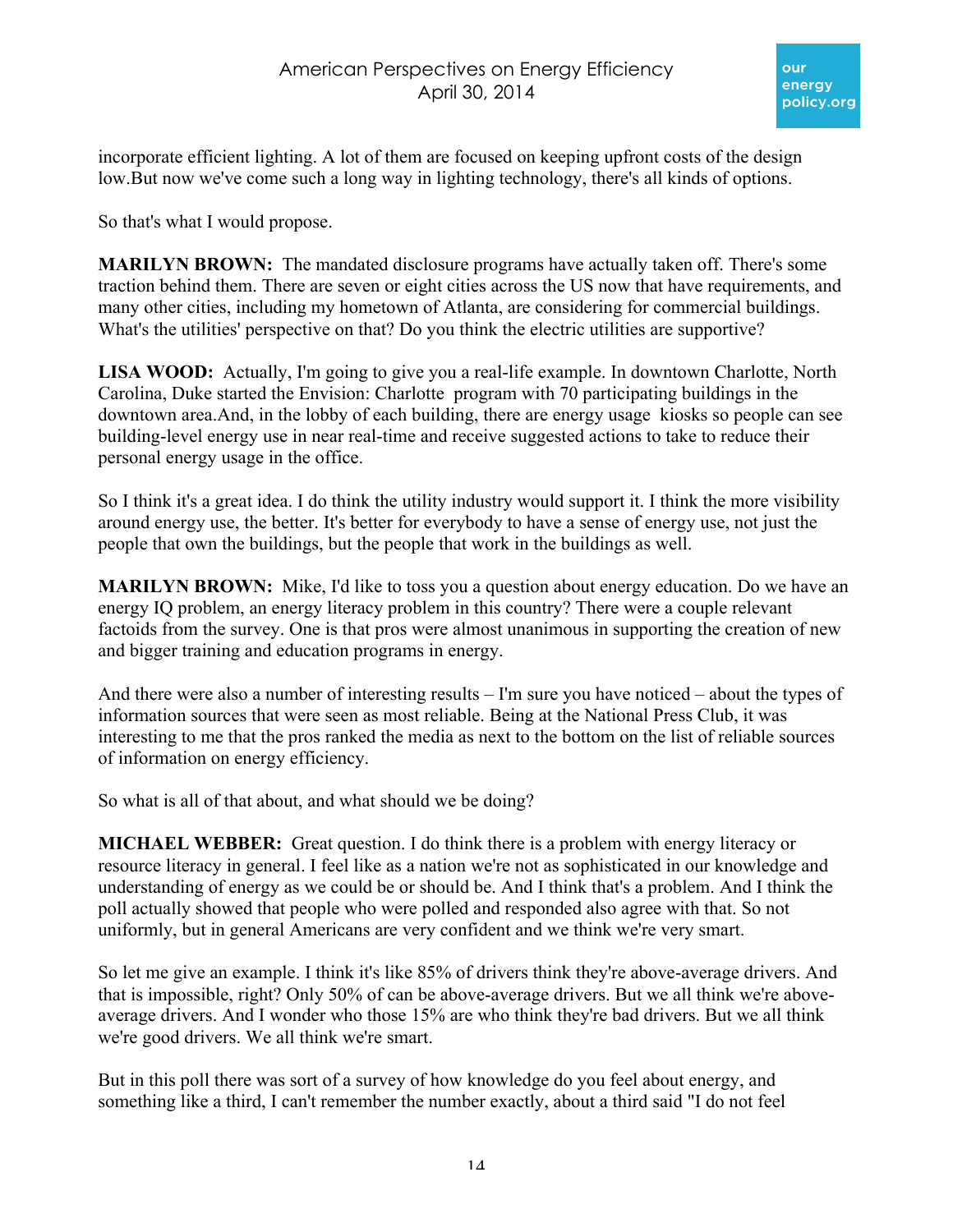knowledgeable." A third said they feel reasonably knowledge, and the rest were somewhere in the middle.

This is a surprisingly honest assessment by respondents, that they don't feel confident in their energy knowledge. And I would say as an educator, this is probably true. People feel like energy's very complicated, it's very technical. It has all these non-obvious parts that are hidden, that you don't understand. And so it's a tricky subject and people don't know much about it. And they don't know where to go to get the information.

So I would think that people are sort of honest and self-admittedly ignorant, by their own assessment about what they need to know for energy. As a nation, this is a problem. It's how we get policies that make no sense on energy. And there are countless examples of this over the last 40 years.

So what do we do about it? I don't know. I can tell you a few things I've been trying to work on that might be getting traction and we're experimenting with. There's college courses. So I teach college courses. And so, for those 50 students who happen to get in, who can afford thousands of dollars of tuition, that works great for those 50. We have 315 million people, so that's not a good model.

There are a lot of energy books out there, but it's not clear which ones are the best ones. You can do online courses. In fact, I did an online course, a massive online open course, a MOOC, this past fall called "Energy 101." Just as a test. And 44,000 people signed up. Which I think is sort of interesting. So it's a sign that people are, they feel like they don't know the information, and they want it. So that's a good sign; people want the information but don't know where to go. So if you give them an option, they'll follow up on it. And there's TV and radio and other things we can do.

So I think we do have an energy literacy problem. We don't have any energy curriculum for high schools, for example. So we're trying to develop that now. I actually worked with a couple of high schools this past fall to teach a course for them using the online course curriculum. And they were desperate for it; they said "we can't find any high school-appropriate textbook or content."

So this is a problem that people have identified. People are hungry for the knowledge. We have to develop the solutions. There's not much funding for that, it turns out. The business model isn't really clear. I guess it's more of a textbook model. The textbook publishers aren't there yet.

So yeah, it's a problem. People recognize it's a problem. They're hungry for the information. And now we educators have to provide them an answer. So I think that's the next step.

**MARILYN BROWN:** Okay, good. Anyone want to elaborate on that?

LISA WOOD: I completely agree and I'm just going to add an example here. I also teach a class, and these are graduate students and they're not very energy literate either. But that's why they're taking the class. One of the things we say is "your role, when you leave this class is to teach other people about energy." It's such a problem in the US.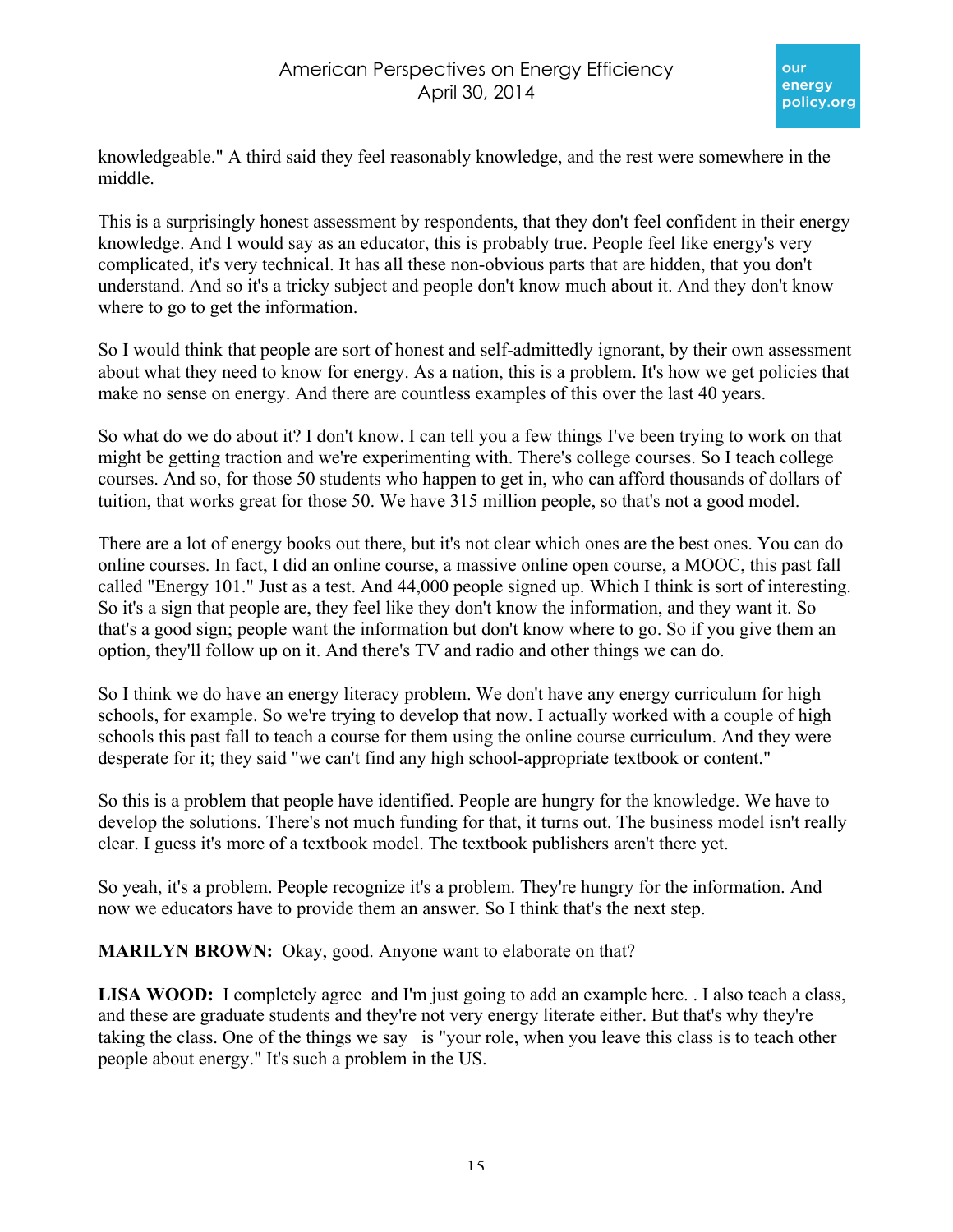

I think teaching young people about energy is really important. There are some technology companies actually that are doing that, that are going into high schools and creating curriculums to talk about modernization of the power sector.

I think there's a role for government here in creating a campaign or materials that can be used for educating young people. These are the people that are going to be running the country in the future. Energy literacy is a really important issue.

**JUDI GREENBERG:** I just want to add something; I'd actually be interested in Lisa's view on this. I think there may be things we can learn from what people know about their gasoline bills. Gasoline prices are something that people know better than pretty much any other price, from what I've seen, according to polls. People are used to seeing very large signs with gasoline prices and they can tell you what they're spending, and they know how much they spend on gasoline.

And so, that becomes an easier sell then, because then we also have really good labeling for fuel efficiency vehicles. And that sort of information people seem to be able to make that connection. I think buildings and sort of the energy readings for electricity and gas is a little more challenging. And I think there's probably a lot that could be done through the information that comes in with bills. A lot of utilities already do that. I'd sort of be interested if Lisa thinks there's more there.

But I do think if we could make people's feel for what they spend on the rest of their energy bill and what they could do to fix it, that it's broken down more, the kinds of uses that they have and how it affects their monthly bill, that actually could have a big effect.

**MARILYN BROWN:** I think that the Administration is going to have a tough time getting the public to relate to this productivity goal, because dollars of GDP per BTU. What's it, BTU? Or is it per million tons of oil equivalent? Or how are we measuring these things? It seems much more meaningful to talk about per person, or per household. There, you can really get your arms around it.

So while we're talking about the roles of different organizations, there were a couple of questions asked about who's responsible for driving energy efficiency into use in America. And the energy pros, 46% of them said that it really should be principally the responsibility of the federal government. Americans assigned a little lower percentage to the federal government.

So Judi, what do you think?

**JUDI GREENWALD:** So I think we definitely have a big role we're playing, multiple roles, as I said at the beginning. I don't think it can be all the federal government. A lot of, pretty much all of our energy infrastructure is privately owned, and it's a lot about private decisions. So there's only– we can influence those private decisions. We can be helpful. But there has to be other players.

And I do think the way that our policy regime is structured in this country, there's a lot that states and localities have authority over. And so, I think a lot has to, by law and by appropriateness, I think in many ways, has to fall to state and local.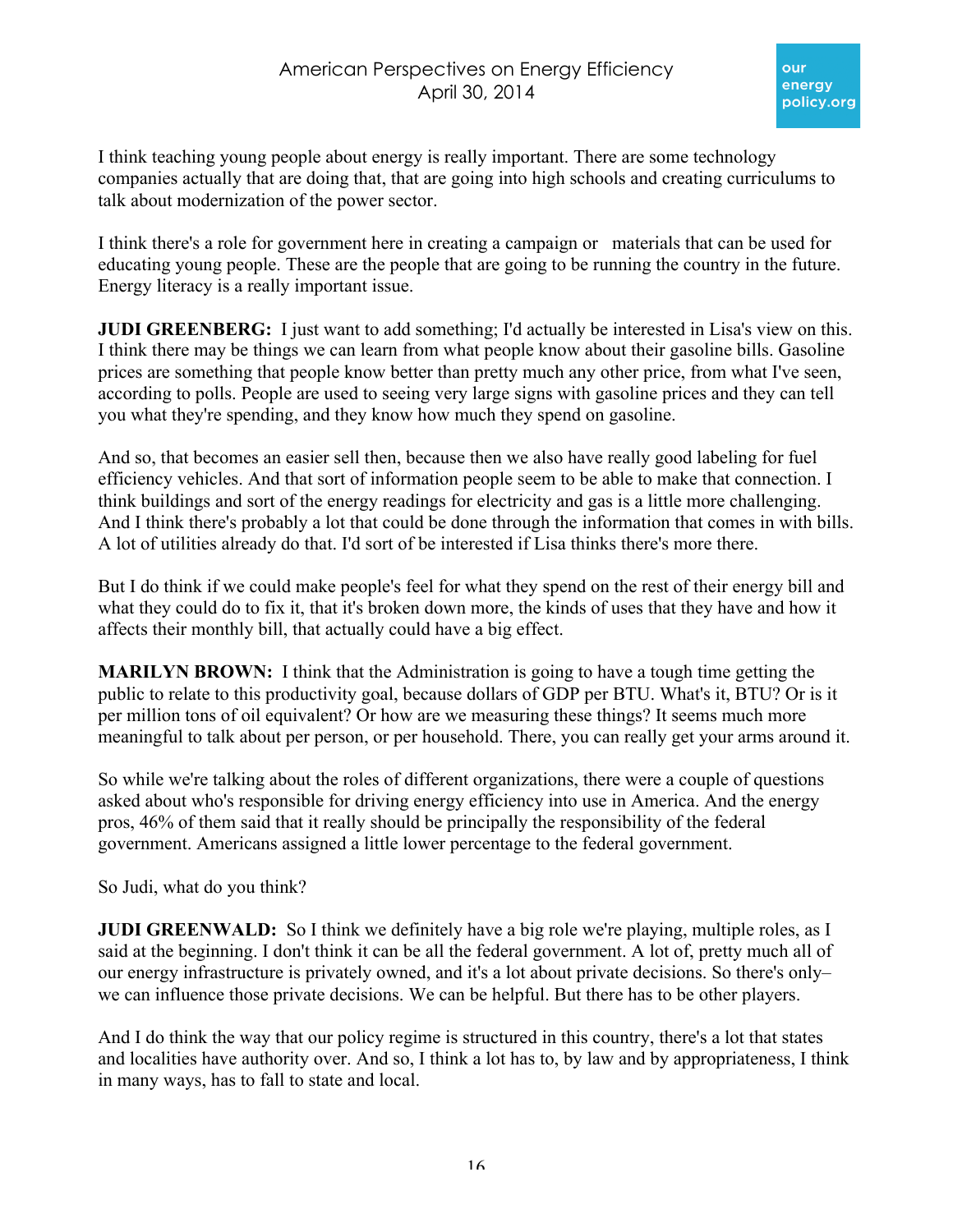One of the things that's coming up in our initial work on the quadrennial energy review is the importance of looking region by region. Because different regions are very differently situated in terms of their energy mix, their energy prices, their ability to reduce energy, how manufacturingintensive they are. There's just a lot, that having sort of a national view is useful, but you really have to go down region by region, state by state, in many cases, or locality by locality to really figure out what is appropriate. And so, there are lots of other players.

And I do feel strongly, obviously, that the federal government needs to play a big role, but there are lots of other players. And we actually can't do much without everyone else helping as well.

#### **MARILYN BROWN:** Lisa?

**LISA WOOD:** States have actually done a lot to promote energy efficiency; establishing energy efficiency resource standards in 25 states is one example. Those standards require electric utilities to save a certain amount of energy based on how much electricity they sell. So they have to meet those mandates or they're penalized for it.

So even though sometimes a mandate is a little bit like a hammer , mandatesactually do achieve results. States have taken the lead on setting energy efficiency resource standards across the country.

The other thing I'll mention, which was announced last week, is that Georgetown University just created an energy efficiency prize. And what that's about is having municipalities compete to be the most efficient municipality. The most efficient municipality wins a pot of money. The competition is based on the X-Prize model that was developed some years back to incentivize innovative breakthroughs in areas such as medicine, exploration, education, and the environment.

That's another grassroots-y kind of way that people are saying energy efficiency is something we want to do. There's a lot of interest in it. So I'm agreeing with Judi, the federal government has a role The states have a role. Municipalities have a role. People have a role.

All of the above.

**MARILYN BROWN:** All right. Well, let's see, Judi, you said that there are different models across the country in different regions. And Lisa, you mentioned EERS, the importance of energy efficiency resource standards. But there aren't many in the Southeast, for instance. And I would argue that that's probably because of the way the utility industry is organized there. What is the business case for energy efficiency in, for instance, a vertically integrated utility economy like we have in the Southeast, and a few other regions of the country? I'm not including Texas in the Southwest because that's a very different system.

**MICHAEL WEBBER:** We're neither South nor West; we're Texas, we're our own. [laughter]

**MARILYN BROWN:** Lisa?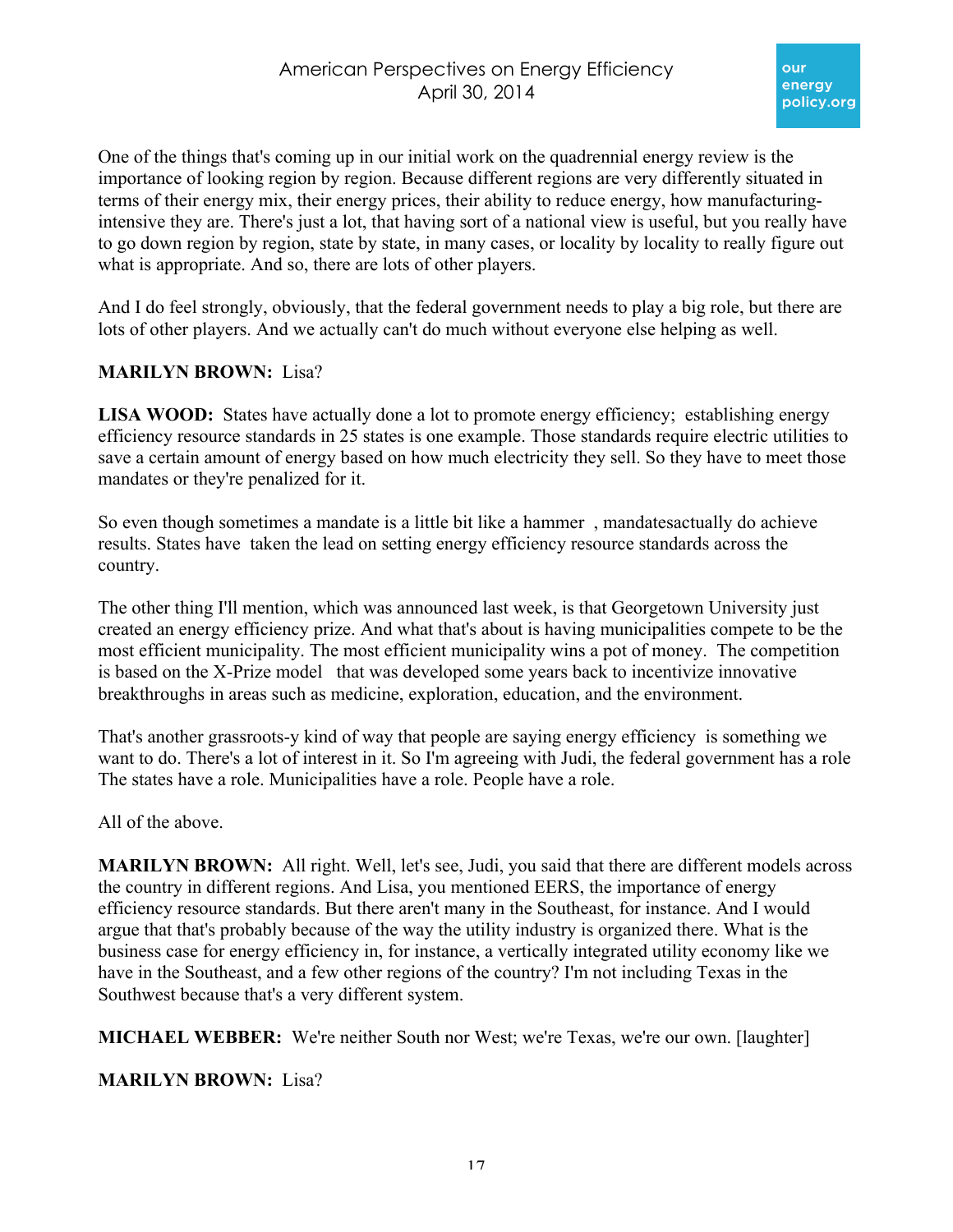LISA WOOD: I'll go back to this: on the one hand utilities sell electricity; on the other hand, in many states, they also promote efficiency programs to save electricity. In some states, those programs have been in place for a couple of decades, and that's basically the West Coast, as well as much of the Northeast. And we've seen those programs -- savings from those programs and spending on those programs --grow in leaps and bounds.

It's not a question so much of being vertically integrated or deregulated whether you have efficiency programs. It's really a question of your state regulatory environment. Is the right regulatory framework in place for your company so that it make sense to both sell electricity and to save electricity via efficiency programs.

Sometimes people ask, "Why are utilities trying to save electricity when their job is to sell electricity?" Utilities do both–. There have been over 20 years of progress in creating regulatory frameworks to make that make sense. What it means is this: First, utilities that run efficiency programs are able to first recover their costs for running the programs. . The second thing is related to the way we structure electricity rates in the US. And we structure them in a way so that utilities don't really recover, all of the fixed costs of maintaining the grid as a fixed cost,. These fixed costs are recovered through selling electricity. What winds up happening is that, the more energy I save from efficiency programs, the less likely I am to recover all of my fixed costs. And, because of the way we in the US happen to regulate and create electricity rates, that leads to a problem with fixed cost recovery or revenue recovery. The solution to that is some type of decoupling, which is really just a true-up mechanism. At the end of a year, utilities can recover those fixed costs, because their efficiency programs were successful.

**MARILYN BROWN:** So interestingly, I had an opportunity to interject a question about decoupling on the Our Energy Policy poll for the pros. And it was the one question that we were not able to evaluate responses for, because we had so many of the respondents say they didn't know what we meant. What did we mean?

The question was referring to the decoupling of utility profits from the electricity sales. But I think many experts just didn't really know what the issue is. What is this about truing up and getting revenue recovered, that sort of thing.

So we've got an energy education problem there.

**MICHAEL WEBBER:** We have to teach them what decoupling means.

**LISA WOOD:** But the utilities understand it and the state regulators certainly understand it.

**MICHAEL WEBBER:** The Texas experience might be different. The decoupling is complicated. And that's where you separate the revenue sales, like you said, from energy efficiency and everything else. I think regulators are often bound to either don't understand it or cannot act on it for a variety of very complicated pressures.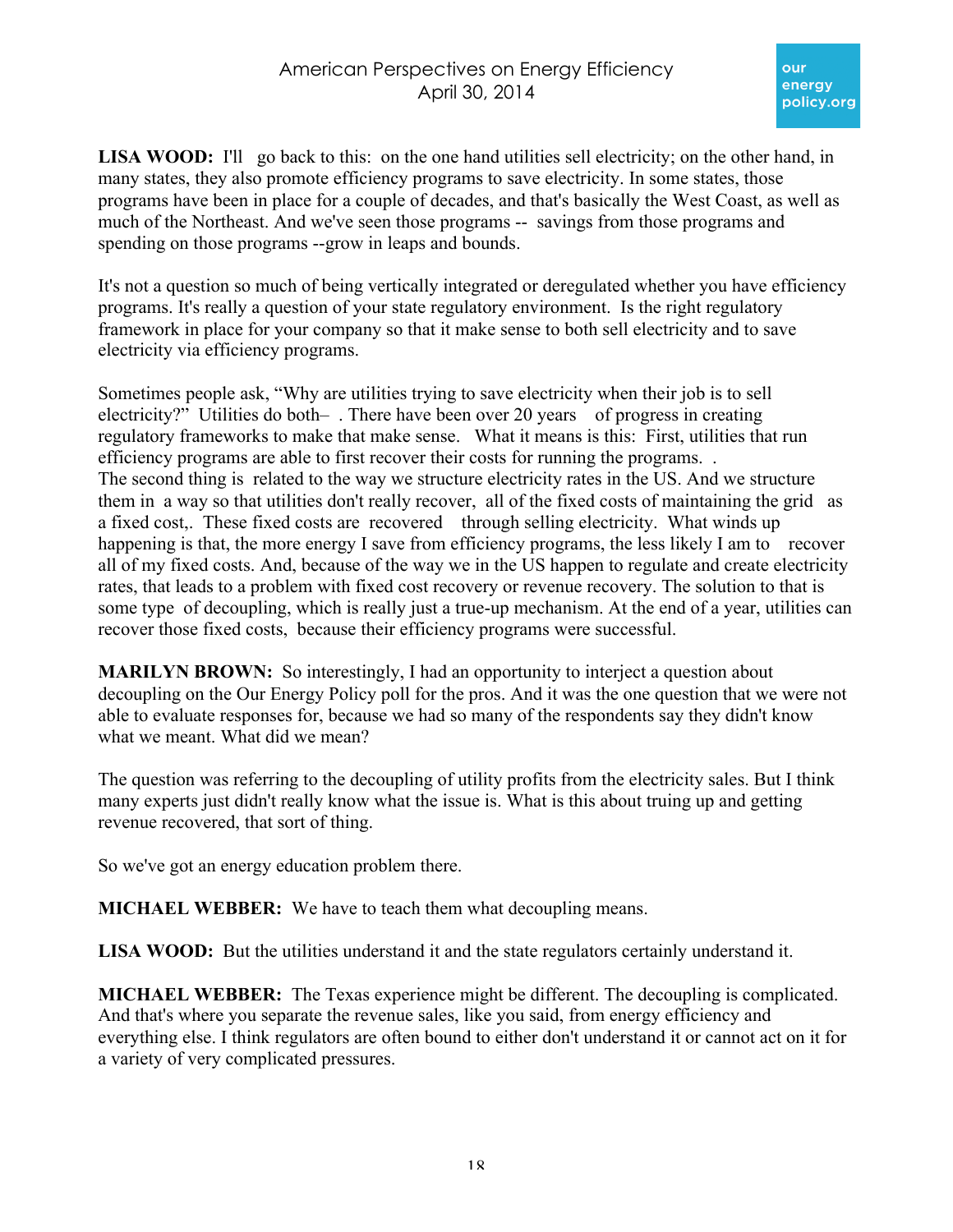# American Perspectives on Energy Efficiency April 30, 2014

I think it's very hard to do this. And so, I think your question was what does this to the integrated utility. I think these trends are very bad for the integrated utility. I think the current utility model is not going to be here 20 years from now. And I think there's a race to figure out what the new model will be, and who will survive, and who won't. But I think it's going to be very different. I think it's going to be a shakeup for the industry, kind of the way it was for telecom of the '80s and the way it was for oil in the 1910s. That kind of thing.

So these kind of shakeups happen. I think we're about to have one. And I have no idea if it'll be good or bad or who's going to win or lose. But I think it's going to be different, for sure.

**MARILYN BROWN:** There are a lot of disruptive challenges facing the utilities today. Sort of along those lines though, one of the benefits that efficiency sometimes can offer is improving grid reliability. And I wanted to toss this to you, Mike, because I know you've been involved with the Pecan Street initiative, one of the largest smart grid projects in the country. Do you think that energy efficiency has a role in delivering grid reliability? And what's your experience there?

**MICHAEL WEBBER:** This is a great question. I think the short answer is, energy efficiency is very good for grid reliability. The longer answer is, well, it's complicated and it depends.

But the short answer is, if we consume less, that will strain the grid less. If we have demand that can be turned on and off, like pool pumps or water heaters and things we don't need on all the time, that can be used to prop up the grid at times of strain.

So grid reliability can be improved by efficiency. And it's mostly good news. And it saves money for us and helps us avoid power plants, and that kind of thing.

If you dig down one layer deeper, it can get complicated, because LEDs are very efficient light bulbs and they run on DC power, and if we do a lot of LEDs and we do a lot of solar panels, it will actually mess up the power quality on the grid.

So if we start doing too much energy efficiency and you haven't accommodated power factors of power quality, and that kind of thing, which is more like electrical engineering terms, you kind of put junk onto the line, so to speak, and that messes up grid reliability.

So we can't just do a bunch of energy efficiency. We have do a lot of energy efficiency in a thoughtful way, preparing for the day when we have 20% energy efficiency on the grid, not 1%. And what's that going to do to everybody, all our big industrial customers who have big motors, that kind of thing. Are we going to put a lot of noise on the lines that will mess up reliability.

So that's one thing we have to watch out for. We're not there yet. It's not a crisis yet. But it's something you have to worry about. If big box retailers reinvent their footprint to be much leaner, which would be great, they would save themselves money and save a lot of strain for all of us. But there might this second order factor we have to watch out for.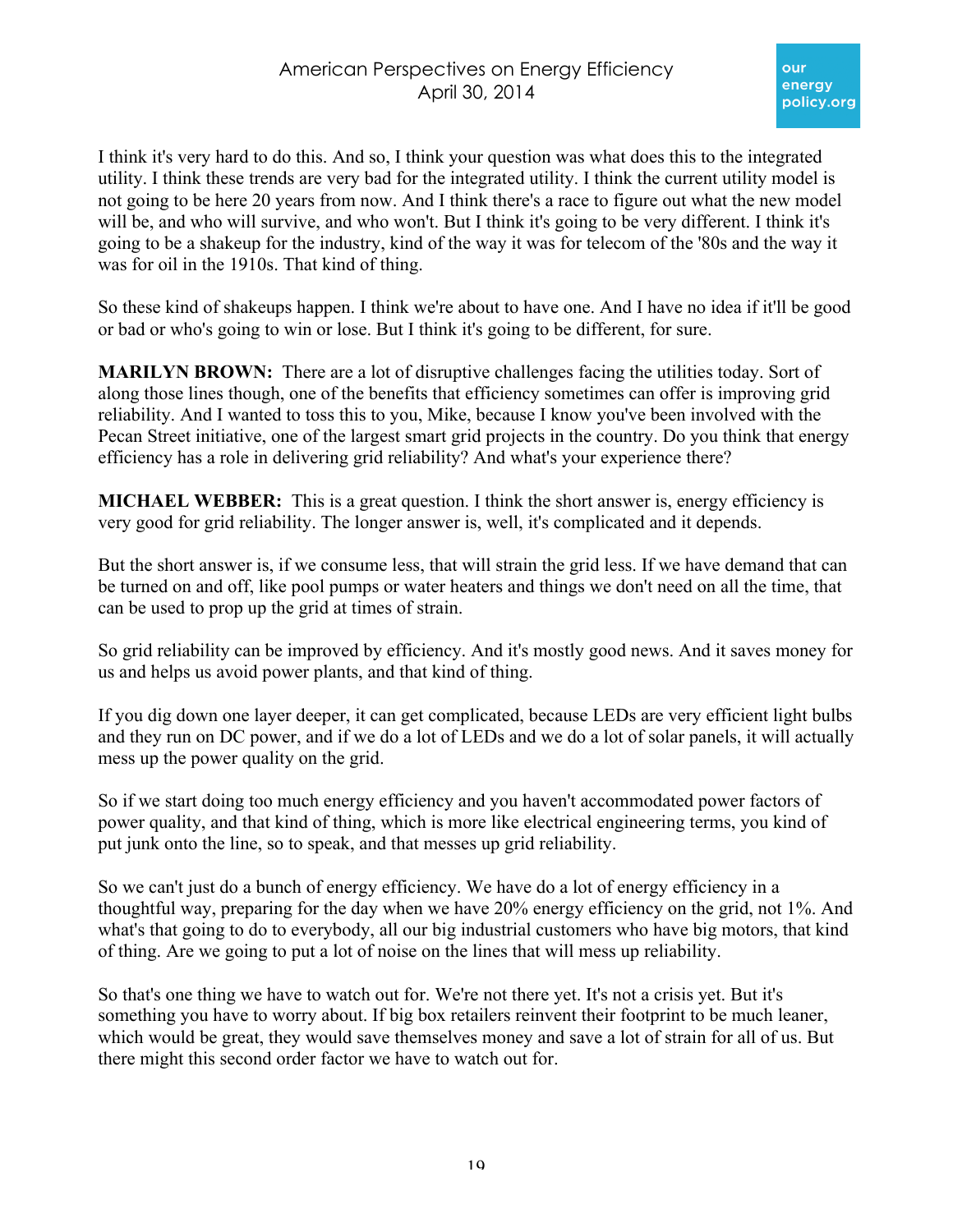**MARILYN BROWN:** One of the big contributors to grid reliability, still to be pursued in the US, is combined heat and power. And we're doing so little of it. There's a new executive order, just about a year old, which set a new goal for industrial CHP. But since the 2005 Energy Policy Act, which allowed utilities to no longer be required to purchase the generation from these CHP plants, we've seen almost no investment. And yet for grid reliability, having distributed generation like that could be very helpful. So what is going on there? Anyone care to weigh in on the CHP dilemma?

**MICHAEL WEBBER:** I always have a comment, so I'll jump in. Combined heat and power is a very efficient use of resources. We tend to burn a fuel and get some useful energy out of it, and we throw away two-thirds as waste heat. So we've got a lot of waste heat around. And if we can find that waste heat or use that waste heat, that would save on costs and all sorts of things.

And there are places where waste heat's very valuable. For example, there are heating districts in Boston and Copenhagen, cold climate areas. The University of Texas actually has a heating loop on campus, so we use our heat in the winter. We don't know how to use that heat in the summer, which is a challenge.

So one of the problems of combined heat and power is you need to have a customer for the heat, which in cold climates in the winter is fine. It turns out the largest users of combined heat and power are industry, and in particular oil and gas, which a lot of people don't realize. They use the heat for processing of petrochemicals and all sorts of things.

So I think the single largest combined heat and power installer in the world is ExxonMobil, actually; I need to check that, but I believe ExxonMobil has the biggest combined heat and power installation in the world. Because it saves them money. It is a good investment, and they can use the heat.

So how do you get other people to use the heat? Well, we need to find a way to convert that heat into additional electricity or to cooling, not just heat. So we need absorption air conditioners, and that kind of thing.

So there's an opportunity here. That is the low-hanging fruit, is all the waste heat we have in America.

**MARILYN BROWN:** All right, well we could go on forever, but I also wanted to give a chance for anyone in the audience who might have a question of anyone on the panel. Yes? And please introduce yourself.

**Q:** [off mic] with the extensive AMI work that's being done and all the opportunity for knowledge that will result from those smart meters, does the panel think that the grid modernization, slash, the AMI rollout will really improve the issue that you all have talked about in terms of energy education, energy information?

**JUDI GREENWALD:** I'll start. I do think that this information really matters. I do want to mention something about the role of consumers. I'm going to sort of take this question as an opportunity to talk about it, because I think it relates to the business model as well. Both the other panelists talked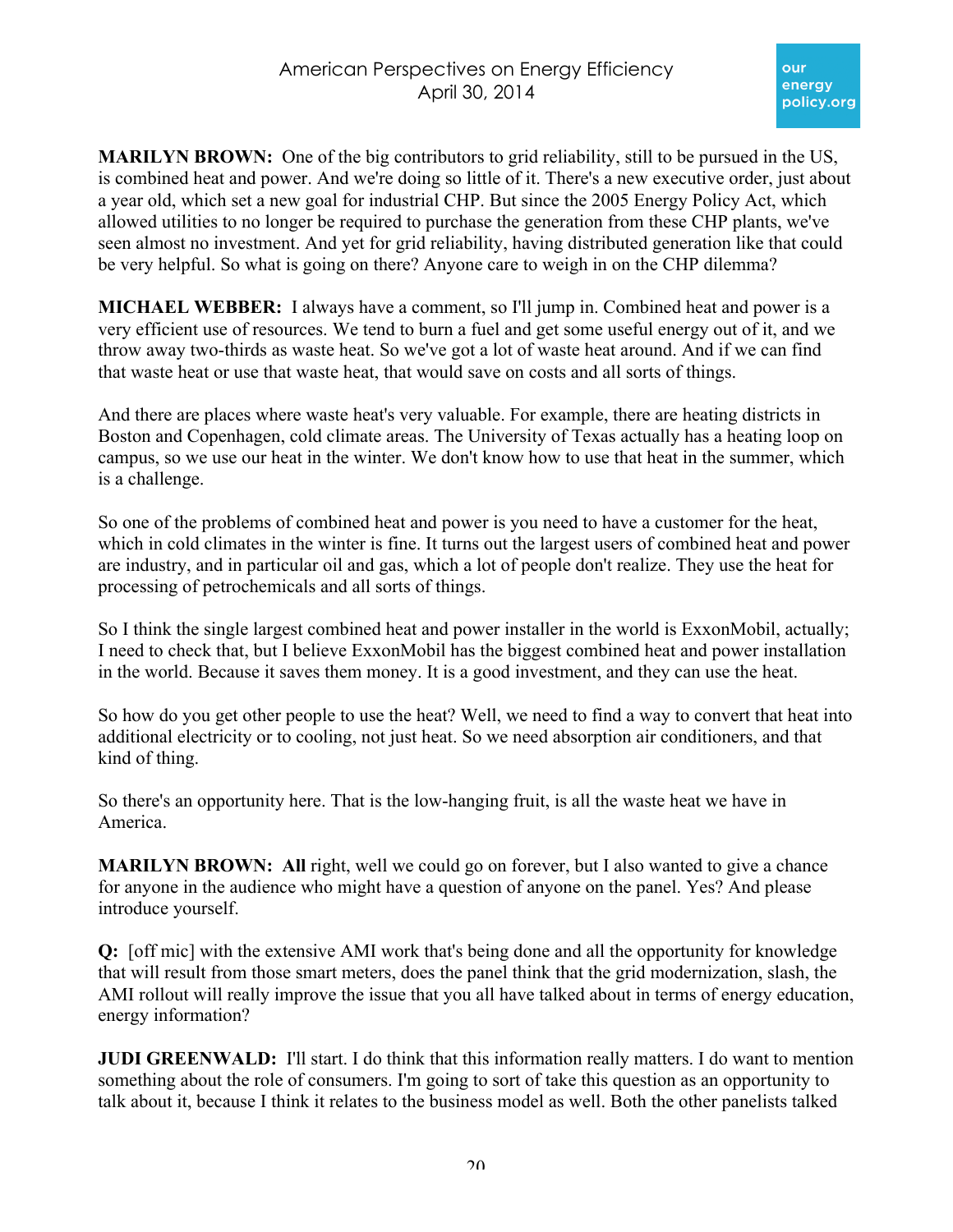

about how the business model for the utility is both really about the regulatory model as well as the business model. But it's also about the consumers.

And I know at least in my family there are at least two categories of consumers and how we like to use information. And you have consumers who love this information; they want to manage their energy use on their iPhones, and there's other people who really don't want to be bothered.

And so, I do think how information gets used, there's going to be at last those two categories of people who would like someone else to manage their energy for them and might actually be willing to pay for that, particularly once they have information about what that might look like; and others who actually want to actively be involved users of that information.

And I think we see some of that playing out in the debate about metering, do people really want this information. And so, I think the information is going to be useful, but it's going to be useful differently depending on what kind of consumer you're talking about.

**MARILYN BROWN:** That was a great question. Yeah?

**Q:** Hi, thanks. Joel Yudken, High Road Strategies, an energy and economy policy consultancy in Arlington. I should point out, I'm also an engineer, since it's very rare that I get extra points for that. [laughter]

And being an engineer, I wanted to focus on the industrial side, because it wasn't mentioned in the poll. I always feel like I'm Scotty in Star Trek. He only start– anybody pays attention to when you have a problem, or when the electric grid doesn't work.

But it comes back to, several years ago I did a study, or I was involved in a study on impact of climate policy when we really had a glimmer of hope there might be a climate policy, funded by the Bipartisan Policy Center, impacts on energy-intensive manufacturing.

And one of the things it concluded, that over time we're going to need something in the range of 20- 40% improvement of energy efficiency. This was not going to be met– I mean, ACHP, improving facilities, management of energy, workforce practices and heat recovery, all those are very important and a lot of people have been pushing and there's been some movement. And this is something where the wind is at our back because of industry gains as well.

But it became clear, too, in order to make any major gains, we need the next generation of low carbon manufacturing, especially in the energy-intensive sector. Now, Industries of the Future, it was once a really big program of the Department of Energy and is now defunct. And I know AMO was supposed to be carrying the ball on that, but it seems to me that that's an area of R&D, of like looking at what is the next generation–

**MARILYN BROWN:** And do we have a question?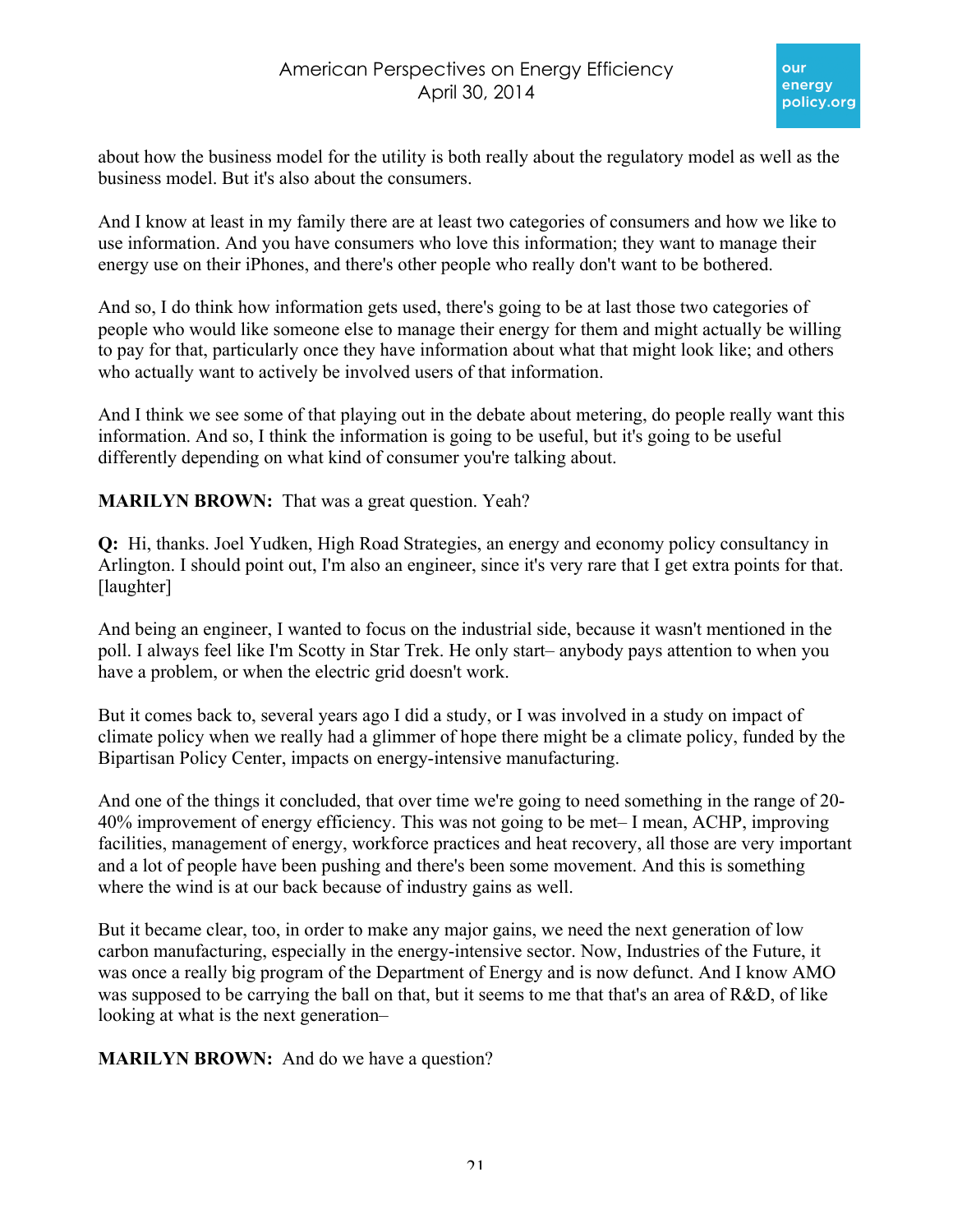

**Q:** I wanted to get to that question of what you perceive in terms of R&D in that area. Where are we in that?

**MARILYN BROWN:** Okay, R&D in industrial efficiency. Judi?

**JUDI GREENWALD:** So we are doing a lot in that. That's a big priority for our office of energy efficiency and renewable energy. We have an advanced manufacturing initiative. You're right, Industries of the Future went away, but there is still quite a bit of work going on on industrial energy efficiency, both R&D that we do, as well as collaborative work that we do with companies. So I think it is a high priority.

I do want to use your question as an opportunity to point out that industrial efficiency is kind of a bright spot in many ways in the whole efficiency landscape, particularly large companies; they get the numbers, they can sort of look at the finances, they have the sophistication to really use the information that we all kind of know, that these investments are worthwhile.

I do think there's probably more opportunity both with smaller and medium sized companies, as well as more broadly with consumers who may need more help with that. But there still is a lot that can be done. I think a lot of that potential though, there's a lot of companies who are on the case on that.

And the government does have a role, but I think it's more of a cooperative one, working with companies who are interested.

**MARILYN BROWN:** There is, of course, a very exciting initiative in additive manufacturing. That materials approach has a lot of potential, but it does still need some more research to move it into reality.

Anyone else have a question? Bill?

**Q:** I'm Bill Prindle with ICF. There's been a lot of talk coming out of EPA on the role of energy efficiency in the forthcoming rule for existing power plants on CO2. And I heard a thread about reliability and so forth. Some companies, including AEP, were warning us that given what happened this winter and the Midwest grid, we may need to keep some coal plants online. I also note that the Indiana legislature essentially hit the stop button on the statewide DSM program for other reasons.

And I'm wondering if in fact EPA does provide for a large role for efficiency in the rule that's due out in June, do folks think that it might actually help not just ease the compliance burden on power plants, but possibly allow some legacy fossil units to continue to run? Maybe solve some grid problems?

What do the panelists think about the role of efficiency in this forthcoming 111(d) rule?

**LISA WOOD:** Ill just say a couple of things, Bill. One, if efficiency can be included, I think it's a win for efficiency. The reason I'm saying that is, because efficiency's now bid into wholesale markets in the Northeast, that makes efficiency real. It gives it a price.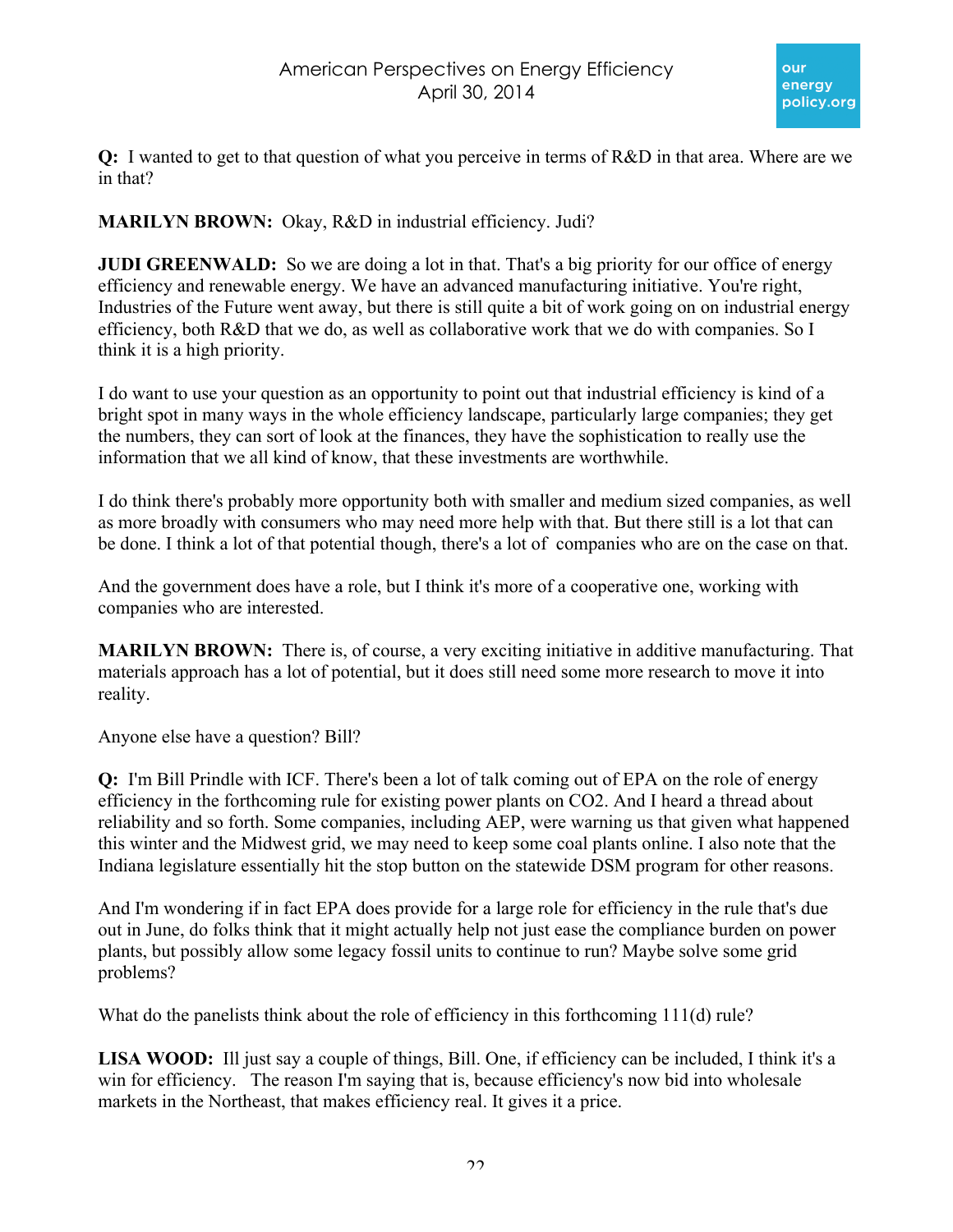When markets set a price for energy efficiency then t become a resource that people want to use for compliance, and it has a real value. I mean, this discussion is about efficiency. This conversation we are having and the public poll reflects a belief that energy efficiency has value. But that's not true everywhere.

So I think it's really important for efficiency to be considered as a possible compliance option.

**MARILYN BROWN:** During the real tough January that we had in the Southeast, I'm on the TVA board of directors, I was watching how those plants were being dispatched. In hindsight, a lot of credit is given to energy efficiency and demand response for meeting some of that load that otherwise would have been difficult. We were having trouble getting natural gas; supplies were tough. The wind that we had procured from the West wasn't coming in because the oil there was too cold for the turbines to be able to spin, or for the generator to be able to work.

So yeah, efficiency really was powerful in its role. And looking forward to more of it in the future.

Let me get another question over here. Yes, sir, next to the microphone.

**Q:** Terry Hill with the Passive House Institute. We can retrofit existing houses and build new and save 90% energy heating and cooling, okay? Throw a little DC inside the envelope and we've got a pretty powerful combination. Throw a direct current microgrid in the mix and my question– this is the question: Who is taking a clean slate approach to this whole utility supply grid and painting a what-if picture? Because without it, nobody has an idea.

**MARILYN BROWN:** Judi, is that a focus of the QER?

**JUDI GREENWALD:** A clean slate, probably not. [laughter] I mean, interestingly, the theme of the QER – I'll take it as a QER question – the theme of the QER is transmission, storage and distribution. And one of the key attributes of transmission and distribution is how long-lived those assets are and how the transmission and distribution system that we have today largely got built decades ago and is likely to last decades.

And so, we are kind of stuck to some extent with the infrastructure we have. So that is both limiting, but potentially enabling. So I do think that there are lots of things one can do to enable a really different kind of energy future. But you can't start with a completely clean slate. The investment that exists is just too big and you can't avoid that.

**MARILYN BROWN:** Last question and then we'll wrap up.

**Q:** My name's Chuck [1:07:20] I have a small R&D company in microgrids. I have sort of a marketing question to follow through on his. I'm wondering how we can engage far more participation from the American public generally. And I have it in the form of a couple of questions on the code and policy side.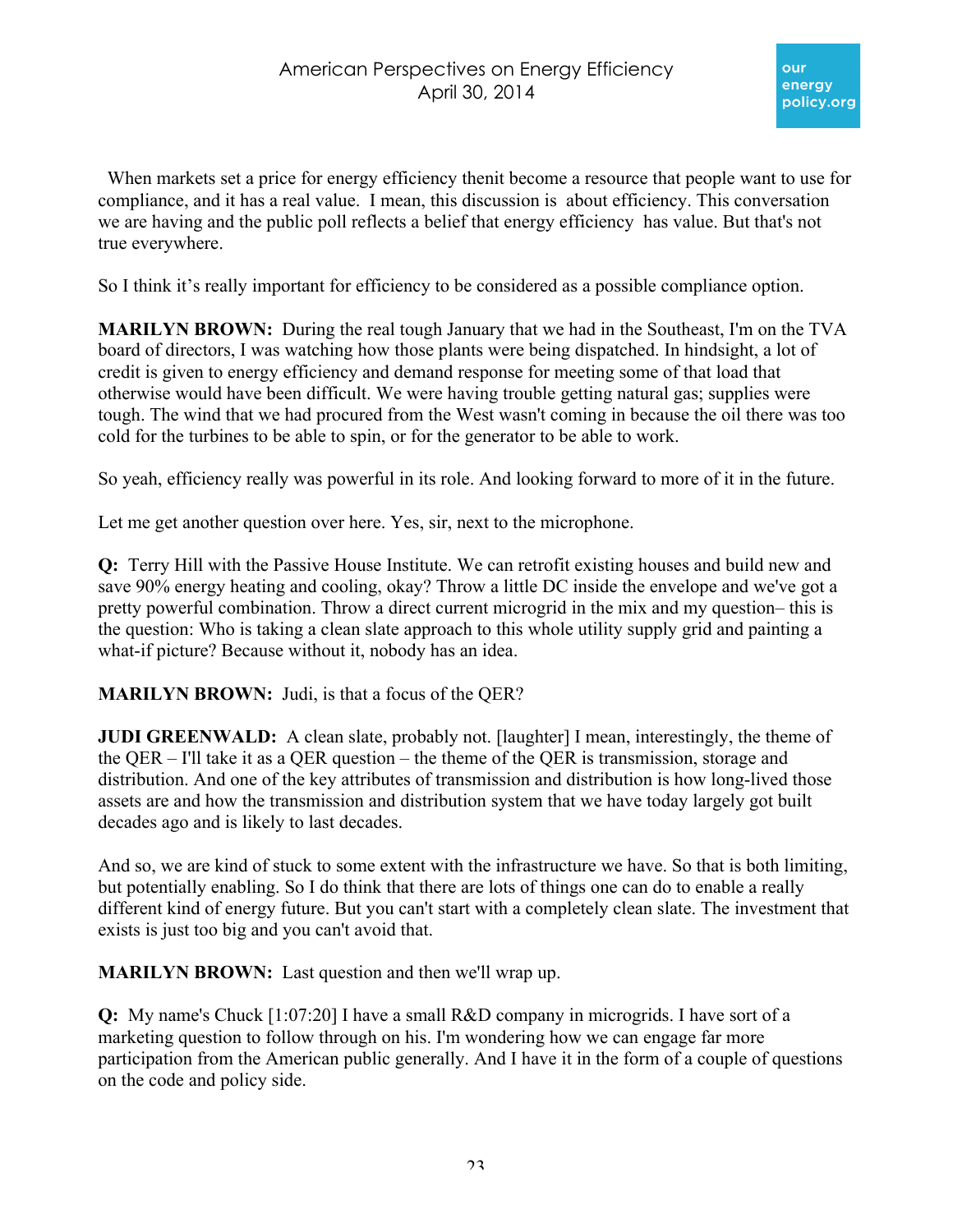So for example, we put solar panels on homes. To what degree would it be beneficial to have a policy that would subsidize energy storage instead of just generation for those circumstances, so when the grid goes down I actually have the ability to use power in my own home.

And similarly, for hospitals, there was an interesting book that just came out called, *Five Days at Memorial*, where those skeleton staff at the hospital in New Orleans had to decide to euthanize a dozen or more patients because the power went out and they couldn't evacuate the patients.

I'm wondering, in light of things like that, is there an opportunity to recommend, say, that all hospitals make 20-30% of their own power either on site or near site so that in the middle of an emergency you don't have to evacuate the very facility you need the most.

The hospital's an icon that everybody understands and loves enough that maybe we wouldn't even have to put the burden on the hospital to fund it. We would just, in our own local communities, rally around our local hospital and find out a way to make it more viable in the long haul in a way that creates a vision that each of us can feel like we have something we can understand to do something about, as opposed to only having experts in Washington figure it out.

**MARILYN BROWN:** So Mike, since you're not in Washington, do you have a view on that?

**MICHAEL WEBBER:** Yeah, so I think it's interesting. I think I need to read this book or watch the document on the five days in the hospital. I think this could be a codes issue, like we said earlier. We should have a code requirement that hospitals have a slightly different code than others. I think it's an interesting idea. We do need hospitals more in those times of crisis. They should have backup power.

Now, they often have diesel generators on site for backup power. That doesn't mean they have five days' worth of diesel. And diesel's like the dirtiest kind of thing you have near people who sensitive ailments; you might not want diesel right there.

So you could build something more robust, and maybe hospitals are a testing bed for some of this. At the same time, the last thing you want to do with a hospital is experiment with its energy supply.

So in Austin, we had this horrible series of anecdotes with the Dell Children's Hospital, brand new Dell Children's Hospital with onsite natural gas turbines and combined heat and power. The most efficient hospital in America. Gave more reliability problems to Austin Energy than any other power plant they own when it came on. Because they had every advance control switch and smart grid this and that you can imagine. And I think they were using Windows or something, Microsoft Windows operating system. Couldn't keep up with the decisions. So power would go off and the diesel couldn't come back on.

Eventually they went in and ripped all the cables out and just turned on diesel generators for several weeks to keep it running while they figured out the system.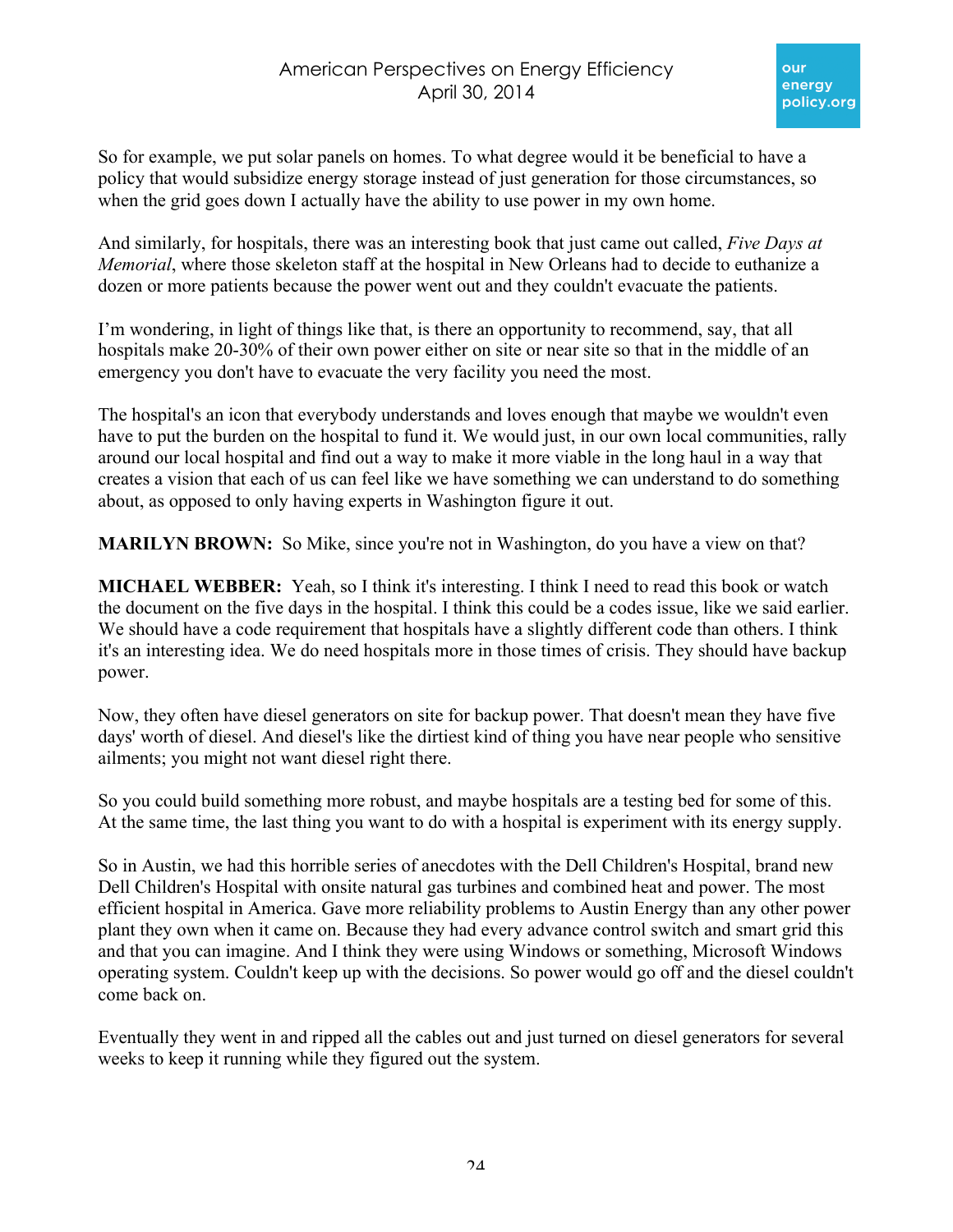So I think the idea of having a robust, secure, resilient energy system hospital makes a lot of sense. We also probably shouldn't do the testing at the hospital to figure it out. We should figure that out, I don't know, at another site. And then once it's there, build it into the code so that they're ready to go.

I think it's an interesting point.

**JUDI GREENWALD:** I actually would like to make a broader point about this connection between resilience and efficiency, because I think it is a tight connection and there's tremendous opportunities there. I think there's some untapped potential and maybe some education that can be done as well.

I've noticed, in recent times, whenever we have power outages, it used to be that that was a very quiet time; you could sort of hear a pin drop outside. And now to me the sort of sound of a power outage is my neighbors powering up their backup generators. And there does seem to be, for an economists' term, a willingness to pay for resilience, that people are at least acting on privately. And I also have seen some evidence that people are willing to pay for resilience more broadly in the light of some of the storms that have occurred. People do seem to be willing to let the utility put in its rate base some work on upgrading the transmission and distribution system.

So I do think there's something potentially there. I don't think we've quite taken advantage of it. But I think this desire for resilience, desire for efficiency could be harnessed so that we could actually make some big improvements on our systems.

**LISA WOOD:** One quick remark. The state of Maryland, through the efforts of – the governor and the energy administration, formed a Grid Resiliency Task Force in 2012. Some of their recommendations effectively said to the utilities, "We recognize the importance of grid resilience. We want you to spend money on this. This is important." I congratulate the state of Maryland for doing that. I think that's really important.

**Bill SQUADRON:** Actually, those last three comments were a great segue into the ongoing dialogue that will continue this morning. But first, let's have a hand for our panelists who I think have done a tremendous job this morning. [applause] Thank you.

I want to, as we conclude, I want to thank a couple people, Michael Spiak and Brad Townsend from Our Energy Policy, who put in a lot of time and effort to help put this together this morning. Could we acknowledge them? Mike, Brad? [applause] Great work.

And I also want to thank our partners at the University of Texas Energy Poll for the joint work we did. That survey and the report will be out shortly.

And everyone should spend a few minutes going to UTEnergyPoll.com because there's actually an interactive infographic there which is very cool, and you can really see by each individual demographic how people are responding and what Americans think about different energy issues. So I'd really encourage you to do that.